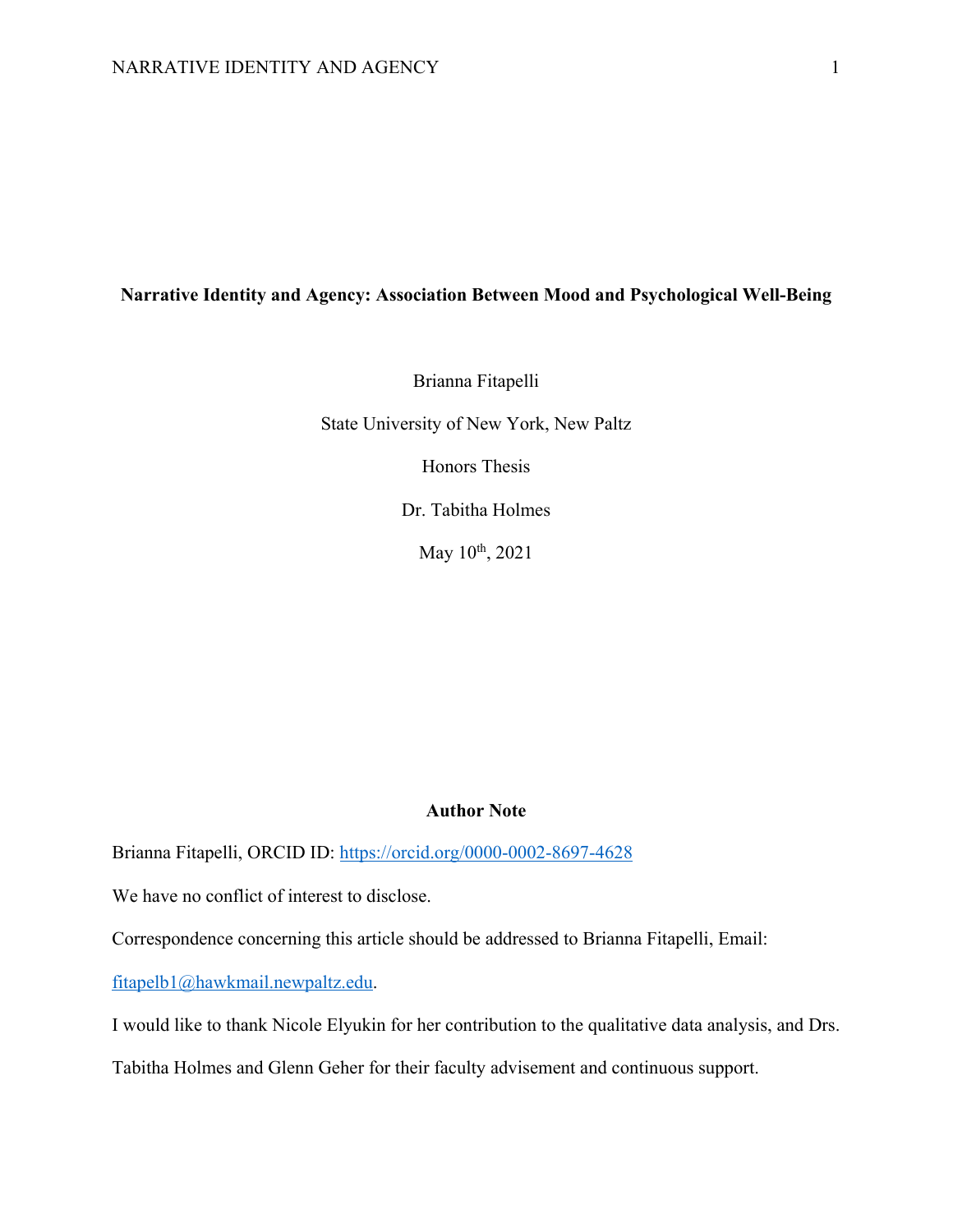#### **Abstract**

Narrative research is an evolving methodology that has been utilized in research and clinical practice. This study seeks to understand how the structure of narratives predict psychological well-being and mood, and how processing information in narrative form immediately affects respondents. A survey was created on Qualtrics and through an all-student email and social media, a recruitment script was advertised for individuals 18 years or older and Englishspeaking. In this randomized, between-subject design, we gathered 289 complete datasets where one of three randomly assigned prompts asked the participant to write about a positive or negative event or list the foods they recently consumed. All narratives were coded for agency by the first author and 25% of narratives were also coded by one independent rater with an 86% agreement. Results indicated that participants who wrote about a positive life experience had higher levels of positive mood and agentic features. Further, higher levels of agency were associated with specific aspects of psychological well-being. The type of memory one recalls therefore may be beneficial for not only the self, but for relationships with others.

*Keywords***:** psychology, narrative research, well-being, agency, qualitative research, narrative identity, mood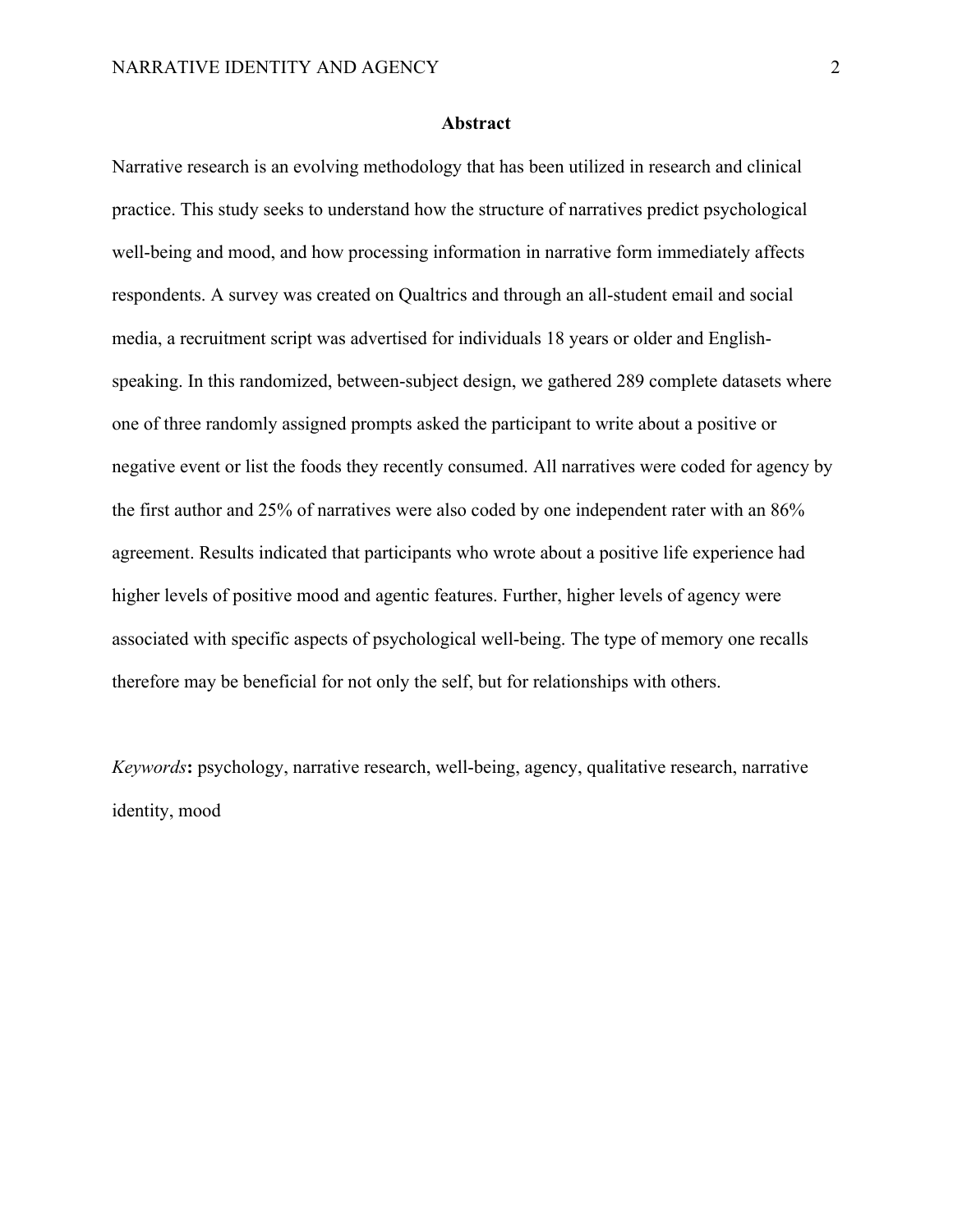#### **Narrative Identity and Agency: Association Between Mood and Psychological Well-Being**

Narrative research is an evolving methodology that has been gaining momentum and increased acknowledgement in the field of psychology. The exploration and conceptualization of the meaningful experiences one has benefit various professional disciplines, including but not limited to the social sciences, economics, history, linguistics, and medicine (Creswell & Poth, 2017). These research endeavors often encompass small sample sizes in order to gather ample text, which then constitutes an in-depth, comprehensive analysis (Creswell & Poth, 2017). In this approach to qualitative research, investigators are able to collect detailed data, often in the form of open-ended questions through interviews, but written texts are also analyzed (Butina, 2015). The individualized responses obtained from narrative data gives researchers a unique opportunity to better understand the lived experience of human beings.

Instead of placing individuals' identities and personalities into one of the reductionistic "grand theories" (i.e., Freud's focus on sex and violence, Adler's superiority emphasis, Maslow's hierarchy of needs, etc.), narrative researchers are given an unparalleled freedom to explore emergent themes and complex circumstances, influenced primarily (other than the writing instructions themselves) by the participant (Singer, 2004). Butina (2015) states that human nature allows for a certain accessibility to storytelling, and given the chance, research participants will usually elicit a plentiful narrative. Human identity and its many features have been shown to continuously manifest in narratives (Butina, 2015), allowing this methodology to remain in the forefront of psychological research. The purpose of the present study was to examine self-narratives of either positive, negative, or trivial memories to analyze both the structure of narratives and the immediate effects of writing in narrative form.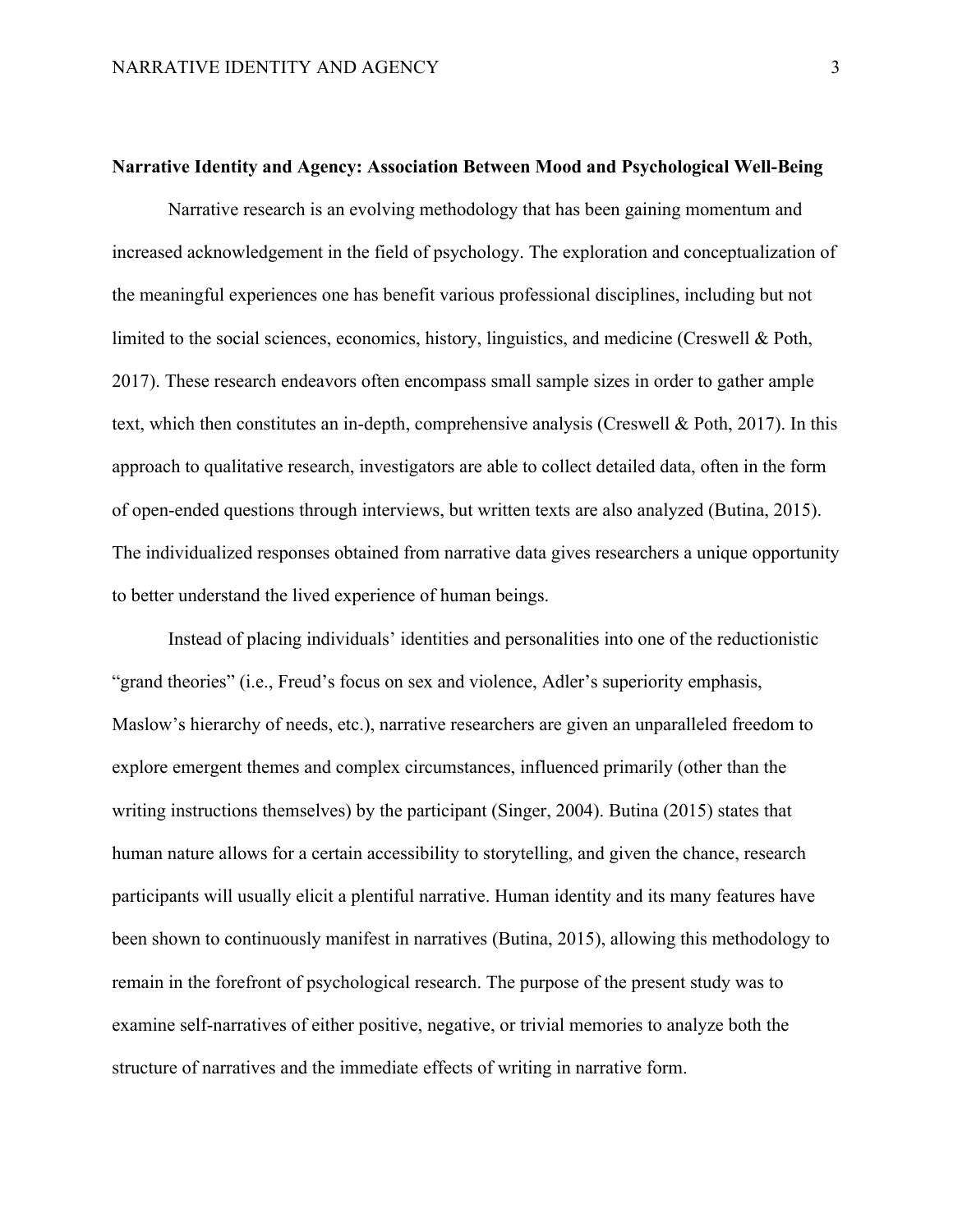# **Narrative Identity**

Narrative identity is a concept that first came to fruition in the 1980's (Butina, 2015) and is theorized to be an individual's ever-developing, expansive, and internalized self-story (McAdams & McLean, 2013). According to McAdams (1985), developing the ability to cohesively narrate about the self appears in late adolescents and early adulthood, supporting the social assumption that this developmental period is a time of identity formation and psychological and physiological maturation. Singer (2004) defines narrative identity as the reconstruction of an autobiographical past as well as an envisioned future in which one's life has some extent of unity, purpose, and meaning. Episodic autobiographical memory or one's ability to recall personal events that took place during one's lifetime is combined with the individual's prospective ambitions to produce a self-narration (McAdams & McLean, 2013). Narrative identity can therefore express who one was in the past, who one is in present, what one hopes to be in the future, and how one creates meaningful connections between these life experiences. Researchers studying this paradigm can explore both internal and external (i.e., societal expectations) factors resonating within individual's writings (McAdams & McLean, 2013) by capturing specific memories from one's past.

#### **Highpoint and Lowpoint**

The stories that human beings habitually recall about their past have substantial implications for self-awareness and understanding, social relationships, and well-being (McLean & Lilgendahl, 2008). Obtaining narratives containing various life story scenes provide researchers with data that incorporates the individuals' view of their own life and how they make sense of it (Alea, 2018). The Life Story Interview's (LSI) created by McAdams (2008) and Atkinson (1998) have been utilized in many studies and, provide a semi-structured approach that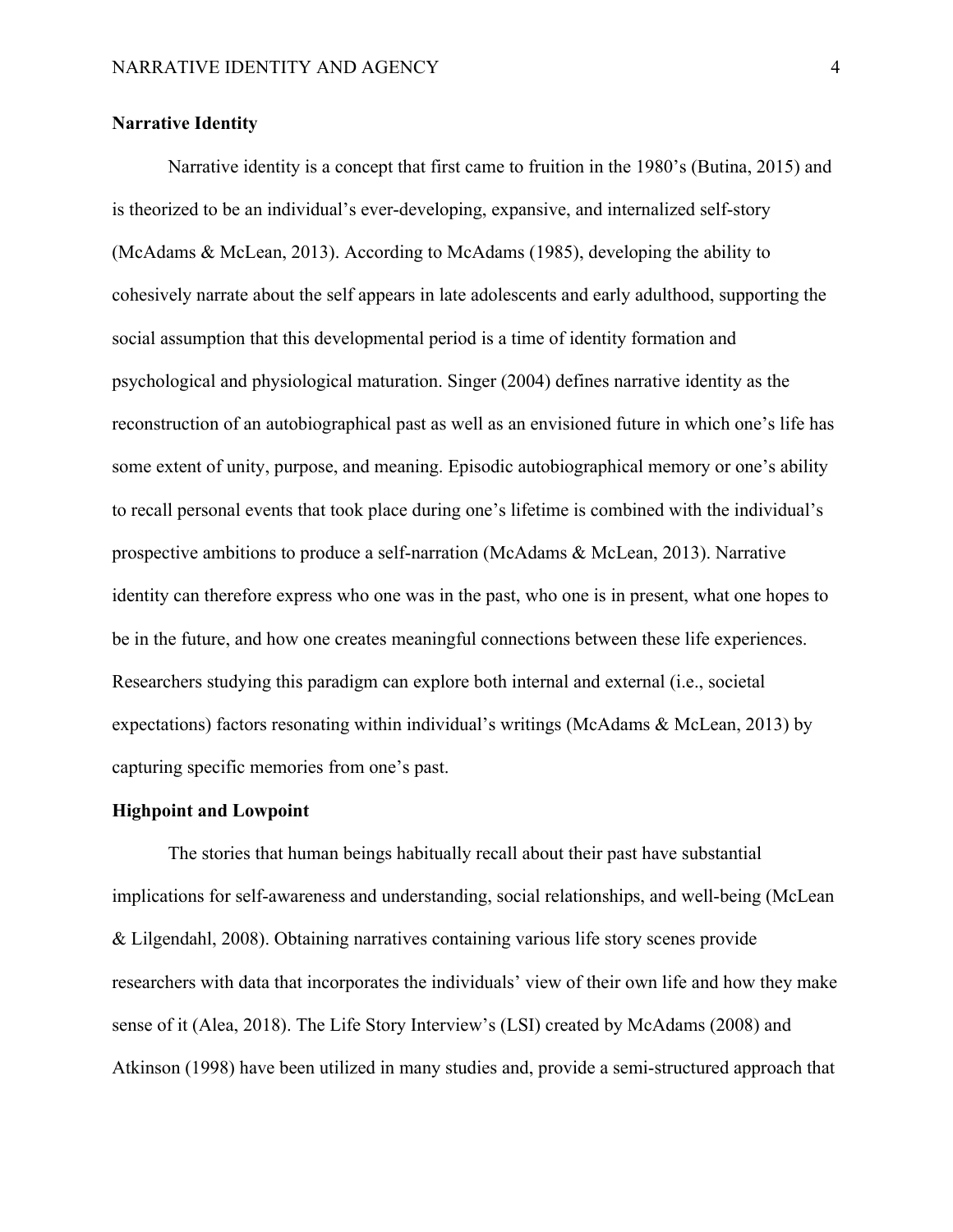## NARRATIVE IDENTITY AND AGENCY 5

reveals a person's narrative identity. The LSI includes prompts asking for participants to describe important life events such as high, low, and turning point events (most commonly studied), wisdom events, religious experiences, and several future-oriented topics. For the purpose of the present study, only highpoint and lowpoint events will be discussed.

McLean et al. (2020) defined high points as moments in a narrative that are particularly positive and low points as moments in a narrative that are particularly negative. The authors found that motivational and affective themes were associated with agreeableness, conscientiousness, and extraversion on the Big Five Inventory in high points. In low points, autobiographical reasoning was associated with openness and agreeableness (McLean et al., 2020). These data suggest that high levels of openness may be crucial when one is reasoning through a low point but not a high point.

McLean and Lilgendahl (2008) explain how positive memories often consist of continuity due to the fact the protagonist is describing an experience that can be positively assimilated into the present self-identity. Inversely, negative memories posit a challenge to one's present self-concept, prompting alteration in one's beliefs to support the negative experience(s) discussed. For example, self-insight is more likely to be expressed in low points than high points. Also, exploration and acceptance of low points is associated with cognitive and emotional maturity (McLean & Lilgendahl, 2008). Studying low and highpoint narratives gives researchers an opportunity to better understand how people make sense of critical points in their lives. This specific approach to data analysis also allows for further insight into psychological functioning such as the extent to which an individual encompasses features of agency and communion (McLean et al., 2020).

#### **Motivational Themes**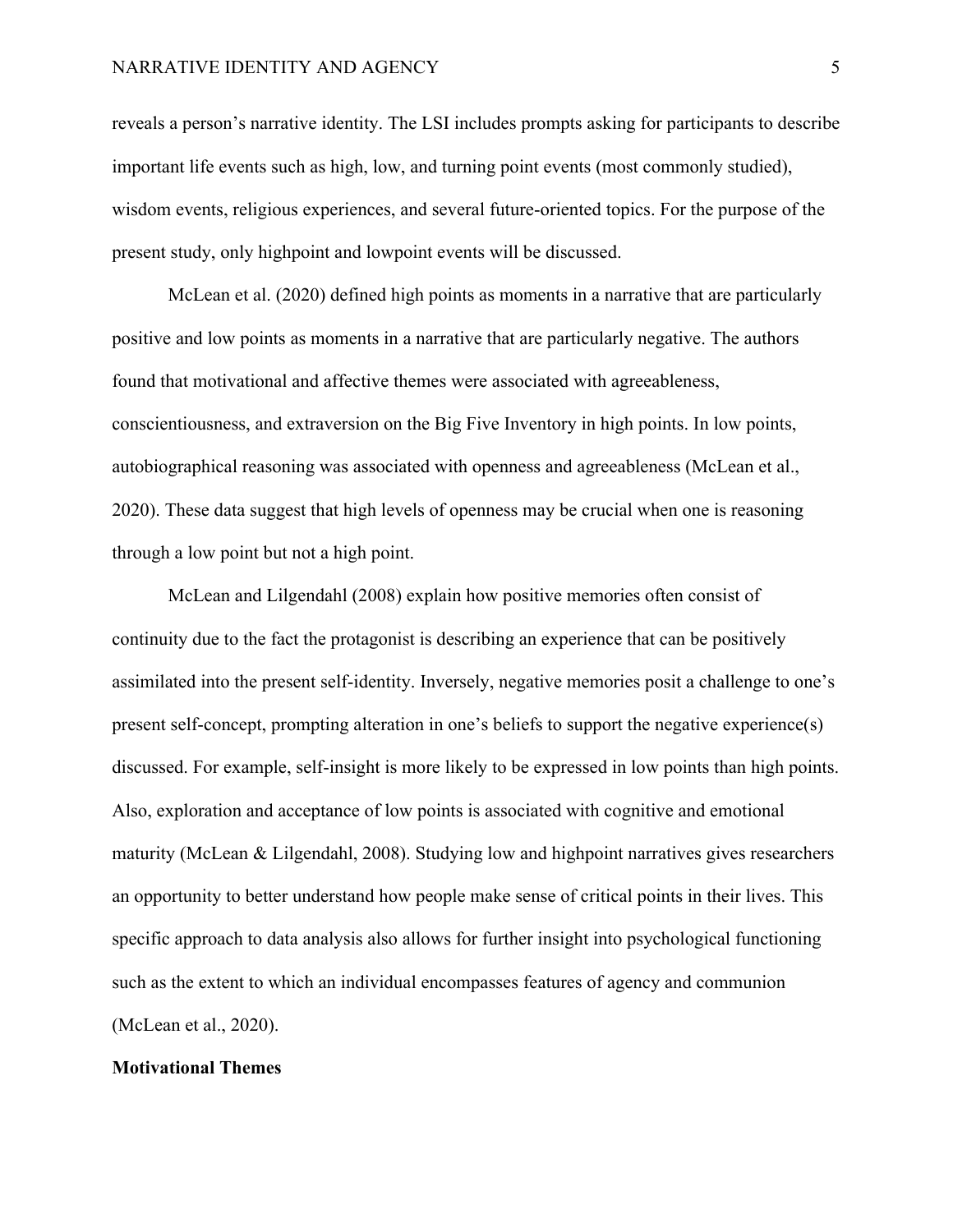For the scope of this paper, motivational themes (e.g., agency and communion) will be examined, however, narrative researchers may also explore affective themes (e.g., redemption and contamination), themes of integrative meaning (e.g., autobiographical reasoning), and structural elements (e.g., coherence) within narratives (McLean et al., 2020). Motivational themes are described as the individual differences in narratives that accentuate what the protagonist is presently searching for in life, has searched for in the past, or has already accomplished (Adler, Lodi-Smith, Philippe, & Houle, 2016).

This theme is categorized into agency, the concern of autonomy and the extent to which an individual can influence their life experiences, and communion, the extent to which the protagonist is seeking interpersonal connection (Adler et al., 2016). Motivational themes, in particular, hold the strongest incremental association between narrative identity and well-being. Moreover, Adler et al. (2016) found that agency and communion correlate with eudaimonic and hedonic well-being and psychological adjustment and, the association between well-being and motivational themes is captured no matter what one's dispositional personality traits are. Adler (2012) found that higher levels of agency and communion were associated the higher levels of psychological well-being. These findings support the classification of motivational themes, representing the two fundamental domains of the lived experience: autonomy and sociality (Adler et al., 2016).

Narratives that have high levels of agentic features will consist of the protagonist affecting their own life, holding the ability to change their own life, and having control over their own life circumstances (McLean et al., 2020). When a protagonist is highly concerned with their connection, intimacy, love, union, friendship, romantic relations, nurture, caretaking, and/or togetherness with others, the narrative would be considered highly communal (McLean et al.,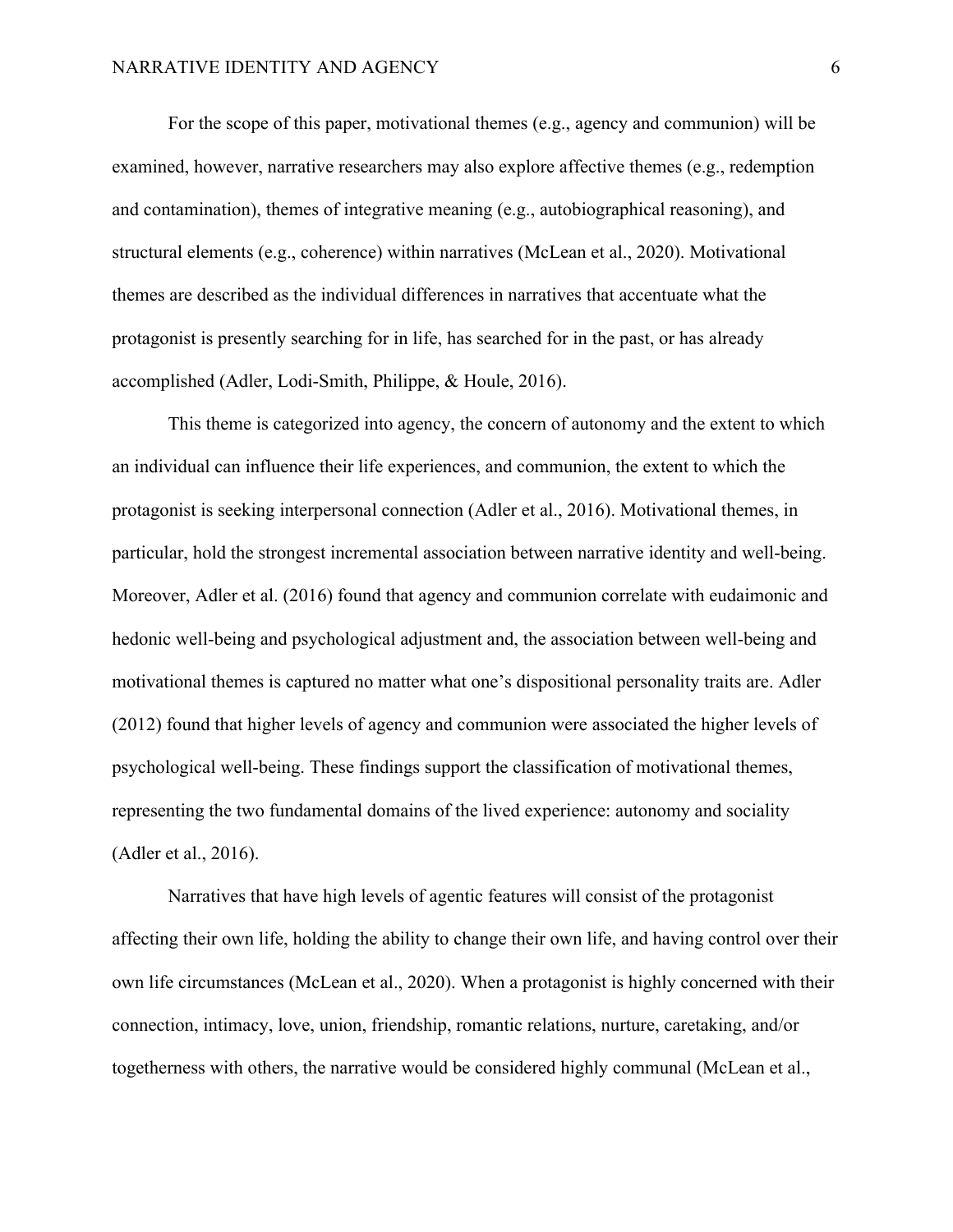2020). McAdams, Anyidoho, Brown, Huang, Kaplan, & Machado (2004) found a significant positive correlation with conscientiousness and agency, age and agency, and a negative association between agency and neuroticism. Communion was positively correlated with agreeableness and extraversion. The prominent features of agency and communion that arise within one's narrative identity continues to provide fruitful data that can aid narrative researchers.

## **Psychological Well-Being**

Along with the qualitative method to narrative analysis described above, researchers will execute a mixed-method approach, examining the associations between the features within a narrative and responses to validated assessments, measuring various constructs. According to McLean et al. (2020), the stories people tell about their life experiences can both demonstrate current well-being and predict future well-being. Moreover, the association between narrative identity and well-being has been highly replicated. Adler et al. (2016) explained that well-being is the most widely examined variable of narrative identity, contributing a unique explanation for analysis.

McLean & Lilgendahl (2008) examined high and low points in emerging  $(N=56)$  and older adults (N=55). In both groups, those who scored higher on well-being were more likely to have wrote about a high point. Further, the authors found that the psychological well-being subscale of positive relations with others was associated with high point narratives in both age groups, whereas the personal growth well-being subscale was associated with high points only in older adults. These data suggest that the sharing of high points in one's life, especially as one gets older, may increase well-being and self-development in general (McLean & Lilgendahl, 2008).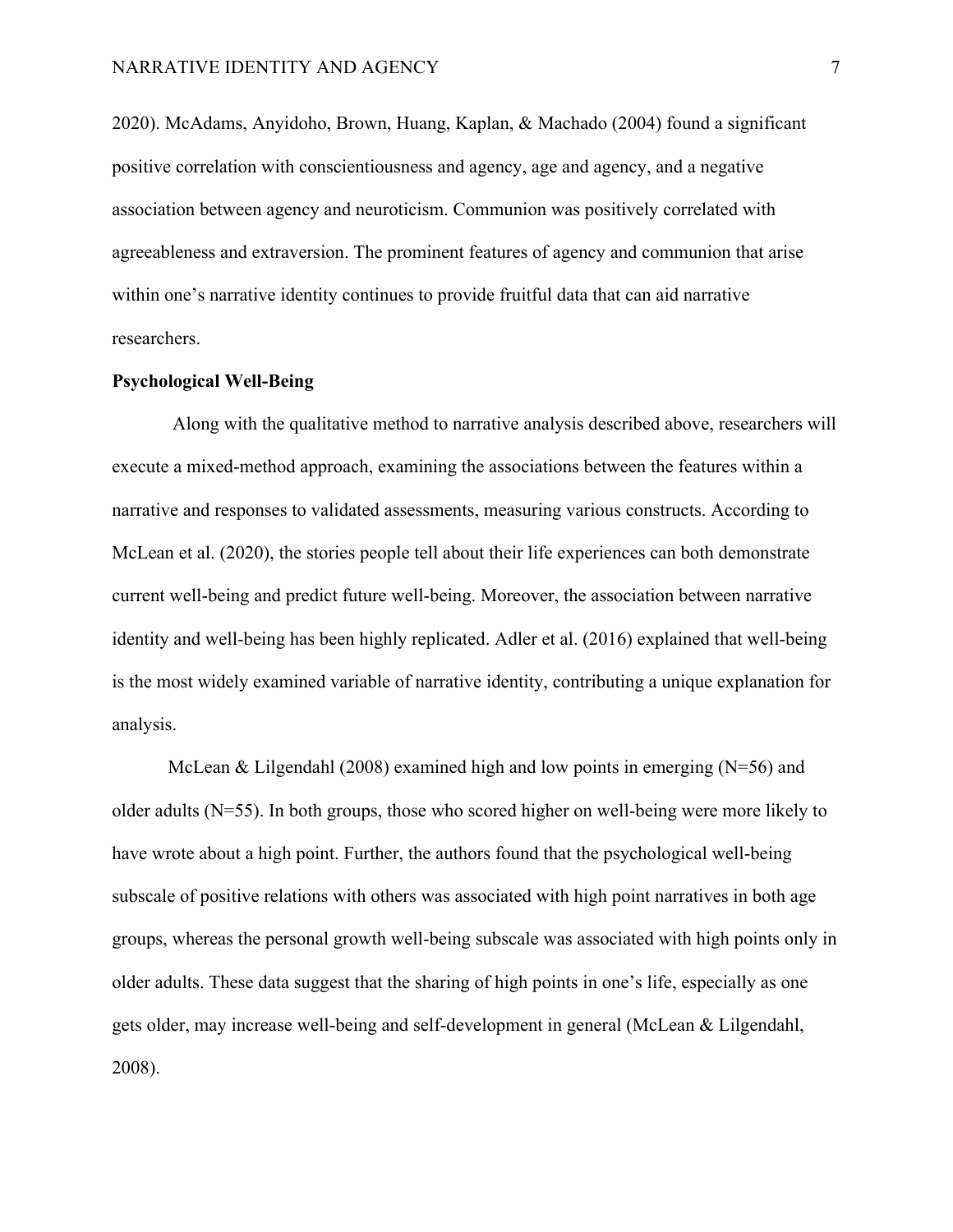Banks and Salmon (2013) provided data showing that self-insight but not self-reflection was associated with higher levels of well-being. Moreover, exploring and recalling positive experiences has shown a positive association with well-being however, evaluating such memories may force individuals to make sense of these experiences in unhelpful ways. One of Banks and Salmon's (2013) main findings was that endorsing low points as a central tenant to one's identity was associated with lower levels of well-being and higher levels of psychopathy. Based on these findings, the authors provided two interpretations: (1) honing-in on the positive traits and outcomes of oneself throughout low points in one's life is an individually adaptive approach to guide one through the arduous task of merging their narrative identity with these negative experiences and (2) in challenging life experiences, those who continue to function well may be more likely to reason about positive self-attainment concerning low points in life (Banks & Salmon, 2013).

#### **Positive and Negative Affect**

In addition to psychological well-being, positive and negative affect has been another area of inquiry, albeit examined less than the latter. According to Fink and Drake (2016), narratives discussing stressful and negative events can have beneficial implications over time, when one can interpret, process, and ultimately heal from those negative experiences. However, a single narrative task prompting the recollection of a particularly negative experience elicits an increase in negative affect immediately. Inversely, narratives encompassing positive events are associated with higher levels of positive affect (Fink and Drake, 2016). Affect is most frequently measured pre- and post-intervention (Fink and Drake, 2016; Fuentes, Kahn, and Lannin, 2018; Brewin and Lennard, 1999) in order to see if the narrative task influenced the writer's mood.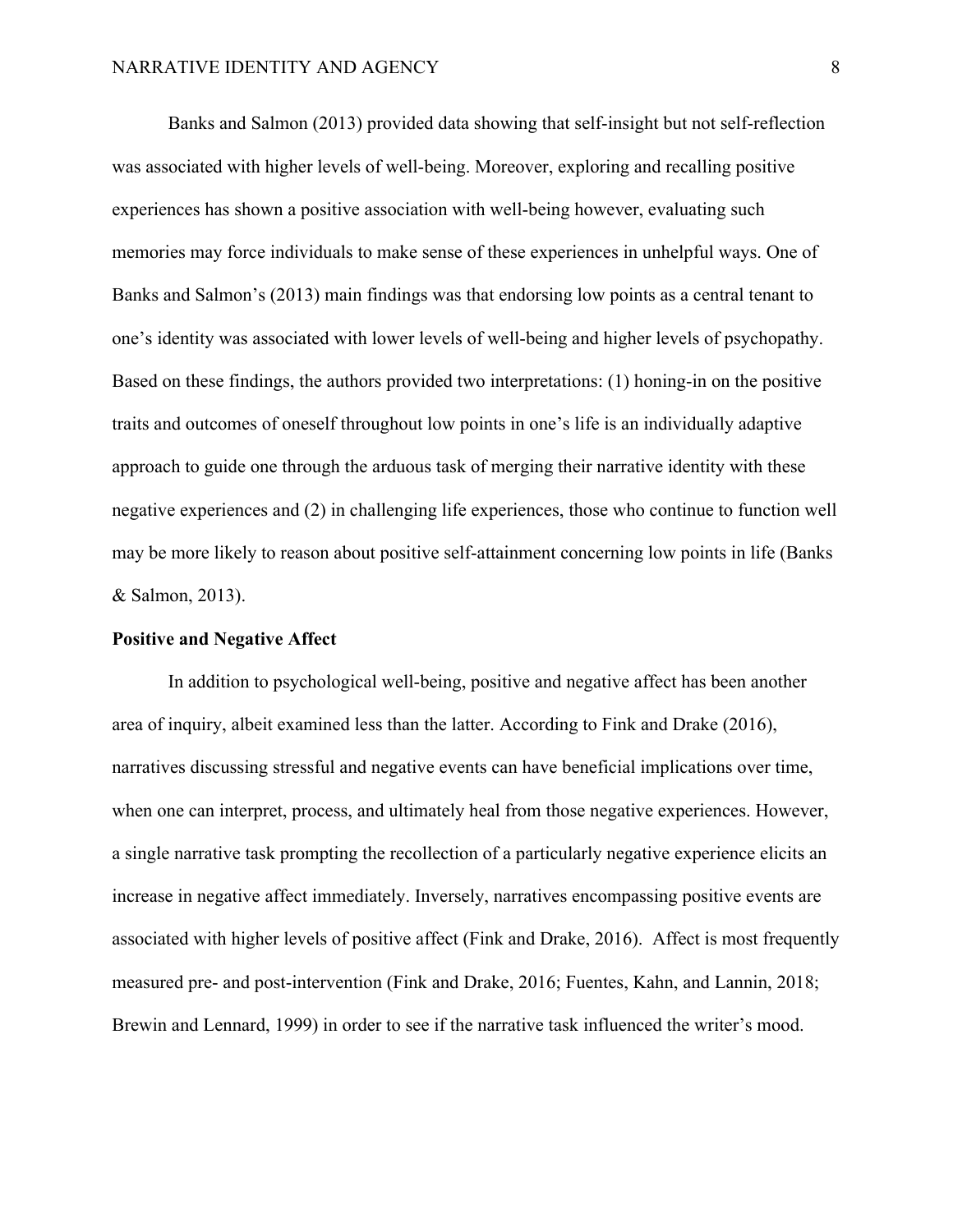In Pennebaker's (1997) manuscript, he describes several advantageous outcomes of writing about emotional experiences in life. Among a healthy sample, people were less likely to visit their medical doctors after disclosing versus people who did not share their experiences. Benefits on immune function and lowering heart rate has also been found. Improvements in grades, job attainment, and less time taking off from work was also found (Pennebaker, 1997). Further, as recent research described (Fink and Drake, 2016), Pennebaker (1997) indicated the long-term benefits of writing about negative or traumatic events, improving mood and reducing stress. Writing, like psychotherapy, often encompasses concepts akin to narrative research; identify a problem or event, talk about the cause and consequence, and acknowledge and discuss it with another person (Pennebaker, 1997). Confronting personal and emotional experiences has been replicated time and time again, both in therapy and in narrative research. The ameliorating effects of mental and physical health aliments from the aforementioned interventions has guided our inquiry in specifically focusing on psychological well-being, positive affect, and negative affect.

# **Present Study**

In the present study we employed a mixed method, randomized between-subject design. The aims of the study were three-fold. The first aim was to determine whether the type of story (i.e., high or lowpoint narratives) affected the extent to which agency was present in one's narrative. We hypothesized that highpoint narratives would have higher levels of agency compared to lowpoint point narratives. Our second aim was to determine if the type of story affected mood. We hypothesized that (1) lowpoint narratives would be associated with lower levels of positive affect compared to lowpoint narratives and the control condition and (2) negative affect will be higher in lowpoint conditions compared to highpoint conditions and the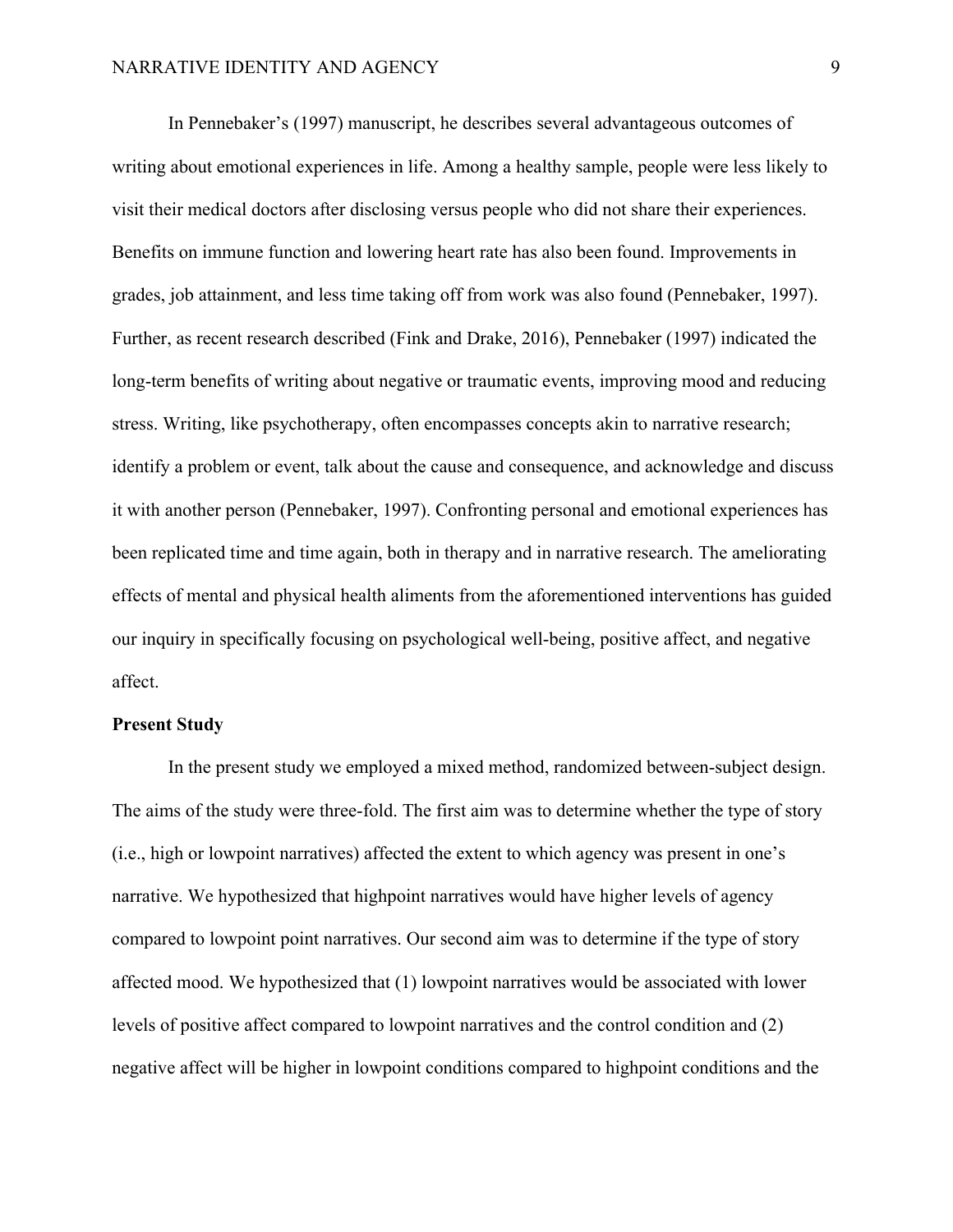control. Our final aim was to examine whether the extent of agency present in one's narrative was associated with mood and/or psychological wellbeing. We hypothesized that (1) higher levels of agency would be associated with higher levels of positive affect and (2) higher levels of wellbeing, specifically the positive relations with others, self-acceptance, and the personal growth subscales would be associated with higher levels of agency within narratives.

#### **Method**

The study was conducted following approval from the Human Research Ethics Board (HREB) at the State University of New York, New Paltz.

#### **Participants**

A total of 486 individuals participated in the online survey with 428 complete datasets. Participants identified as  $61.1\%$  (N=297) female,  $21.8\%$  (N=106) male,  $3.5\%$  (N=17) nonbinary, and 0.6% (N=8) not listed/prefer not to say. Self-reported ethnicity was 59.3% (N=288) White, 13% (N=63) Latinx, 5.3% (N=26) Black, 3.7% (N=18) Asian, 0.4% (N=2) Native American, and 0.2% (N=1) Native Hawaiian or Pacific Islander. 417 participants choose to indicate their age (M=22.8, SD=8.53). Highest level of education included 209 participants identifying with "some college credit, no degree," indicative of the procedural methods described below. 86 participants held an associate degree, 54 a bachelors, 51 a high school diploma or equivalent, 12 a masters, 6 prefer not to say, 3 a trade/technical/vocational certificate, 2 a doctorate or medical degree, and 1 some high school with no diploma.

Participants were recruited through social media platforms (i.e., Instagram and Facebook), a campus-wide email listserv generated by the State University of New York, New Paltz, and the schools subject pool system, SONA, granting one credit to psychology students for taking the survey. Psychology students were able to the leave survey at any point and still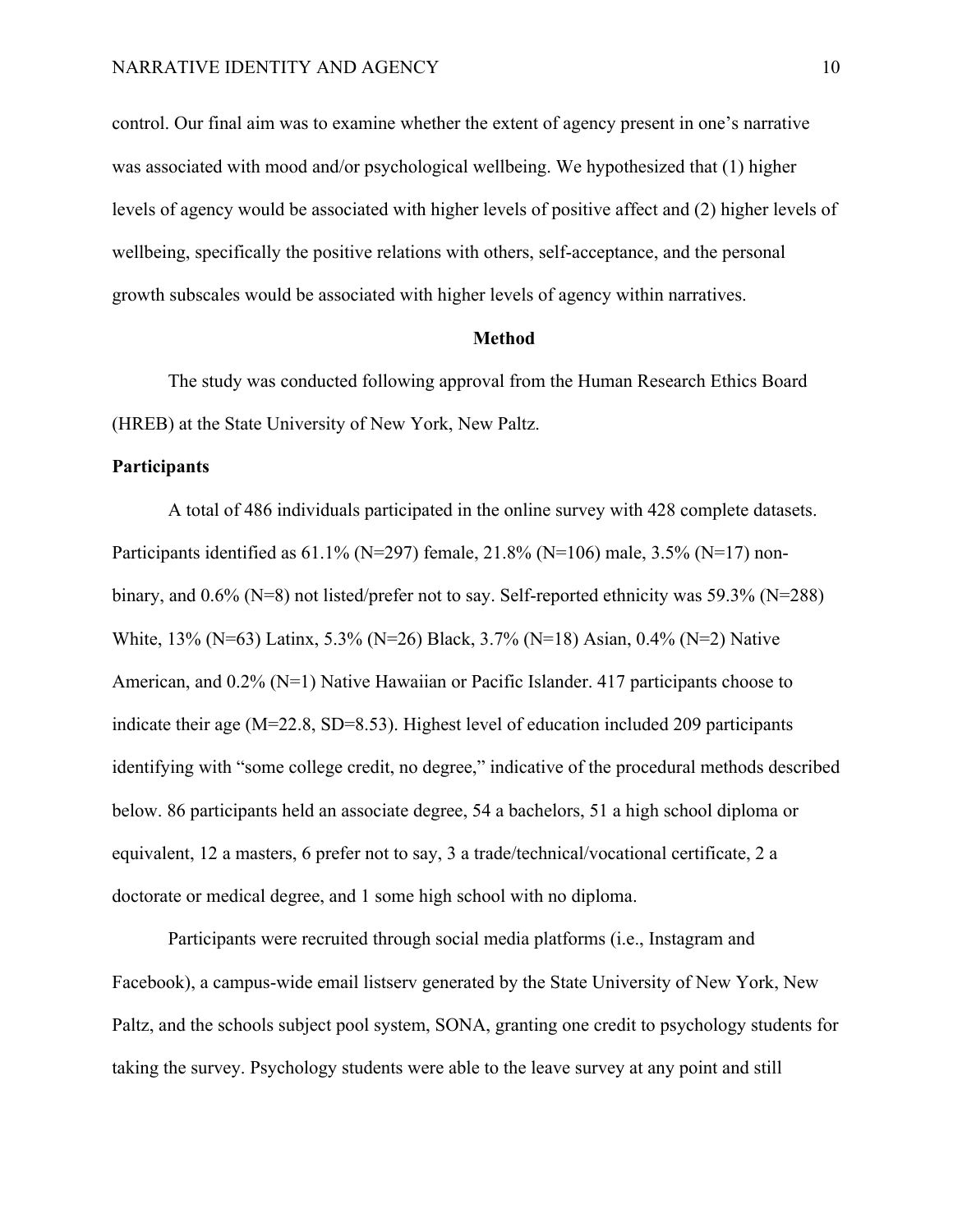## NARRATIVE IDENTITY AND AGENCY 11

receive credit. Besides the subject pool credit given, there were no other incentives offered. In order to participate, individuals must have been 18 years of age or older and fluent Englishspeakers/writers which was explicitly stated on the recruitment script/email. Non-Englishspeaking individuals would be unable to answer the questions in the survey therefore, they were excluded. The recruitment script included a direct link to the survey where participants could immediately begin. However, SUNY New Paltz psychology students were told to enter the survey through the subject pool website in order to receive credit.

#### **Procedures**

In order to begin the online survey, participants were first shown a consent form including the purpose, expected procedures, qualifying criteria, risks and benefits, a confidentiality statement, the principal investigator's information, and contact information for the Human Research Ethics Board. The survey could only be completed online one time, in one sitting, at the participants' chosen time. Data collection took place between the dates of November  $10<sup>th</sup>$ , 2020 and December  $10<sup>th</sup>$ , 2020. General instructions were also included on this first page, stating that 20-30 minutes should be set aside before starting in order to have ample time to complete the survey in its entirety, participation is voluntary, and one may choose to skip a question and exit at any point, and we also recommended that one should find a quiet, safe, and comfortable environment with little to no distractions. Participants then had the option to consent and begin the survey or decline and exit.

If the participant consented, they would first be asked demographic questions including gender, age, race, and highest level of education. Next, each participant was randomized to one of three prompts using Qualtrics' "Advanced Randomization > Random Subset" tool which allowed each prompt to be displayed evenly. When the participants read the prompt and recalled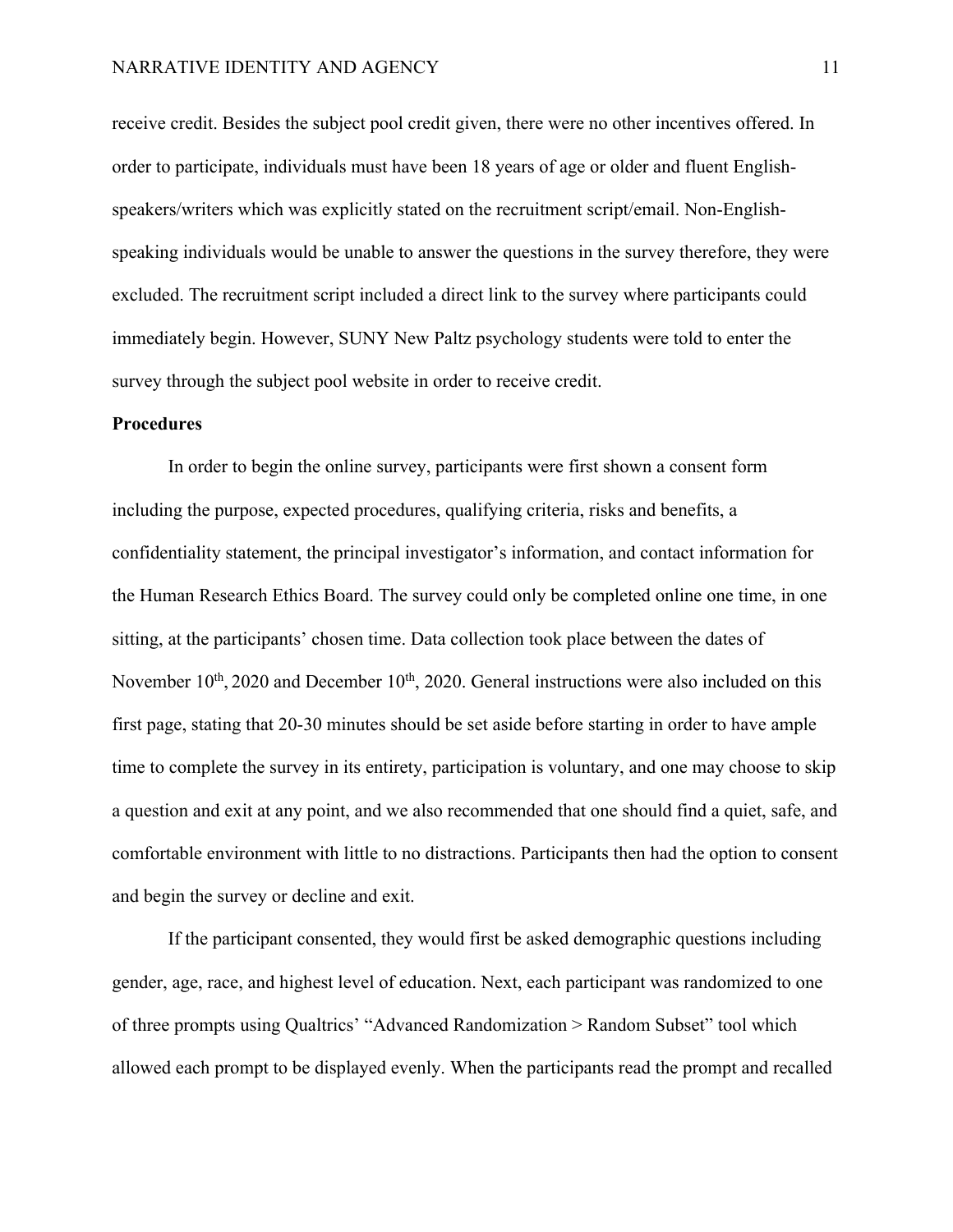their answer, they were instructed to click the "next" button to begin writing. We repeated the prompt again, this time including a large text box where participants could begin writing their responses. Eight minutes (a timer was visible to participants) were allotted for the task before being directed to the next set of questions. We then had participants answer numerous questions relating to psychological well-being and mood. The mean time to completion was 24.55 minutes wherein participants were shown a debriefing message. The debrief included the authors appreciation for participation, a more detailed description of the purpose for the survey, the authors contact information, support hotlines/phone numbers for anyone in distress as a result of participation, and a message to SUNY New Paltz psychology students directing them to the subject pool website.

### **Materials and Measures**

An online survey was created using the web-based software, Qualtrics (Smith, 2002). Besides the recruitment postings, this platform was used to display all procedures included in this study including general instructions, consent forms, experimental prompts, survey questions, and the debriefing. As described above, participants were randomized to one of three prompts using the "Advanced Randomization" tool. The two prompts included in the experimental condition asked participants to write a narrative. One focused on particularly negative or lowpoints and the other on high-points in one's life. The low-point prompt stated:

*Please ensure that you are in a quiet, safe, and comfortable place. Thinking back over your life, I would like you to focus on an event, moment, or time period that immediately stands out to you as a particularly negative experience or low point. Please write as much detail as you can including, what happened, when and where it happened, who was involved, what you were thinking and feeling in the moment, why this event is significant in your life, why this moment was such a low point, and how you view this event now? Feel free to substitute peoples' names with pseudonyms. You will have 8 minutes to complete this task. When you are ready and have recalled the event you will be describing, begin writing.*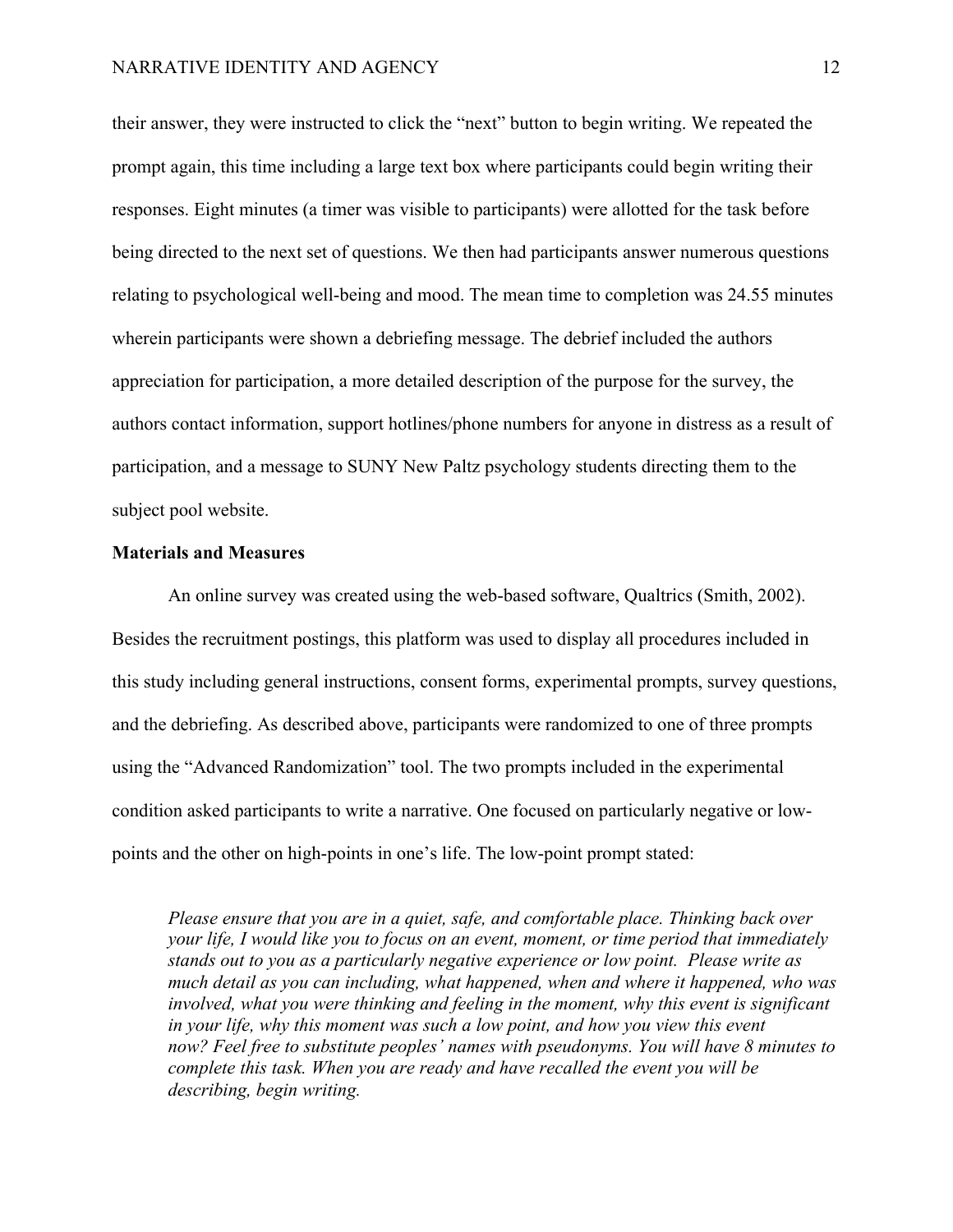## NARRATIVE IDENTITY AND AGENCY 13

High and low-point prompts were derived from Atkinson's (1998) and McAdams' (2008) Life Story Interview. Prompt instructions between the two experimental groups were nearly identical except for the interchanging high/positive versus low/negative-point phrase. The control condition stated:

*Please ensure that you are in a quiet, safe, and comfortable place. Thinking back over the past two days, I would like you to list the foods and drinks you have consumed. You will have 8 minutes to complete this task. When you are ready, begin listing.*

The aim of the control condition was to ask participants to take part in a seemingly unemotional task.

The Life Story Interview has been used for decades, primarily in the form of a semistructured interview, as described in the introduction (Atkinson, 1998; McAdams, 2008). For both research and clinical purposes, high and lowpoint narratives that are produced using this method have given the field greater insight on how the structure of narratives predicts certain psychological constructs.

# **Coding of Agency**

A deductive-coding approach was used to examine the motivational theme of agency within narratives obtained by participants. All narratives were coded for agency by the first author. 25% of narratives were coded by an independent rater who was blind to the hypotheses of the study. Inter-rater agreement scores for agency were 86%.

McAdams' (2002) coding system for agency was used. Scores range from 0 (completely powerless, at mercy of circumstances, all action is motivated by external powers, or narrative is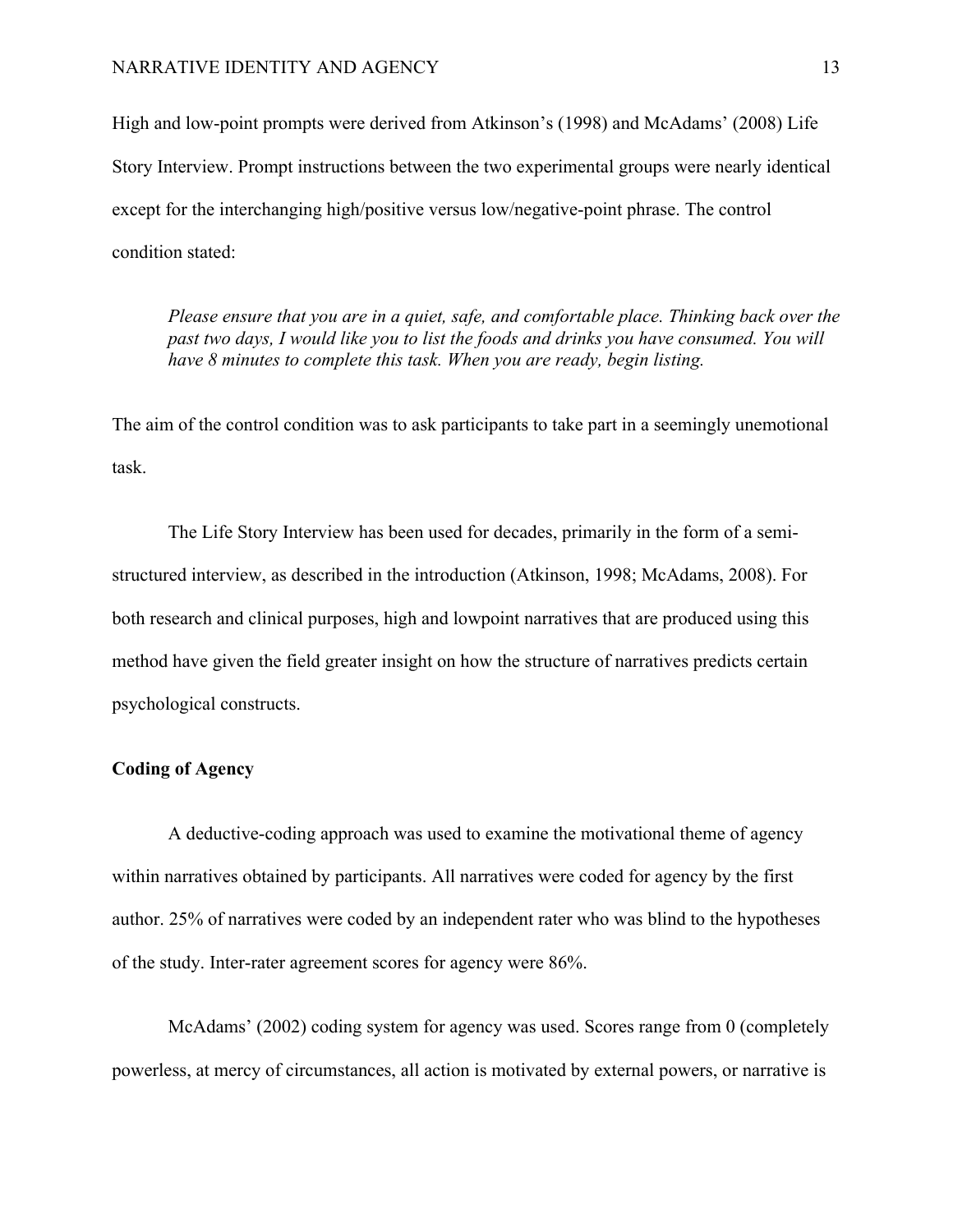written in first person) to 4 (struggled to overcome an agency threatening experience wherein he or she was disempowered and has emerged empowered and victorious (often through selfinsight, gaining control of the situation, or increased power)). Participant narrative examples are provided for each agency score in Table 1.

# **Table 1**

*Writing Samples of High and Low Scores of Agency* 

| Participant Narrative                                                                                                                                                                                                                                                                                                                                                                                                                                                                                                                                                                                                                                                                                                    | <b>Agency Score</b> |  |
|--------------------------------------------------------------------------------------------------------------------------------------------------------------------------------------------------------------------------------------------------------------------------------------------------------------------------------------------------------------------------------------------------------------------------------------------------------------------------------------------------------------------------------------------------------------------------------------------------------------------------------------------------------------------------------------------------------------------------|---------------------|--|
| "Coronavirus ruined my life, took all of my friends, completely<br>isolated me from my family, broke my relationship, and<br>everything is awful."                                                                                                                                                                                                                                                                                                                                                                                                                                                                                                                                                                       | $\theta$            |  |
| "When I was diagnosed with cancer. I went in to my doctors"<br>office because he said he wanted to talk to me about something<br>important. I had spent a long time getting tests done because I<br>was really sick and no one knew what was wrong with me. I<br>walked in with my mom and he held my hands and told me I<br>had cancer. In that moment I felt absolutely nothing. I was<br>confused and in denial. It was a low point because I had to go<br>through treatments and I was really tired and stressed. It was<br>the worst time of my life and continues to stress me. I view this<br>event as a constant stressor and reminder that just because I'm<br>young doesn't mean I'm entitled to good health." |                     |  |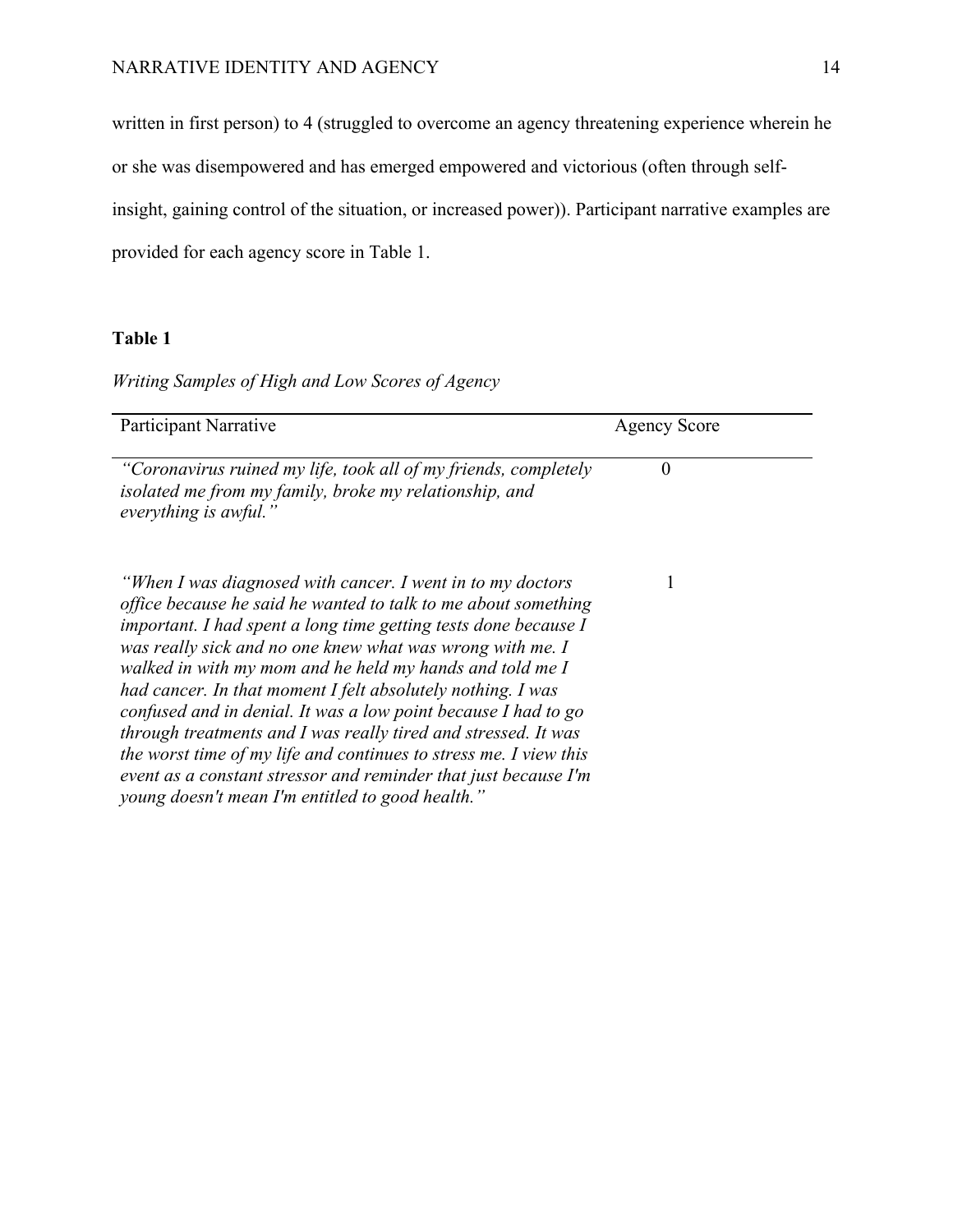*"My first date after exiting a horrible relationship months earlier and being able to rediscover feelings and learn to love again without feeling lesser is something I will never forget. It got me out of my slump and made me feel like I was okay again, ready to move on and recover and start a new chapter of my life. I owe everything to my girlfriend who was incredibly patient and loving in a way I didn't know your significant others are supposed to be. She really is the best thing to ever happen to me, and she got me back on track, caring about classes and my future again, romanticizing a future apartment and cats."*

*"When I was accepted to SUNY New Paltz, I was at my highest point. I worked hard and was accepted into my dream college, I had a car of my own, I had a supportive boyfriend, and I was the first in my family to go straight to a 4 year university. I remember hugging my boyfriend and family and I started to cry tears of joy when I got the letter. My parent are immigrants who came from Peru and to the United States in 2001 with my two older brothers. We are 13 and 10 years apart and they are now an immigration lawyer and a tax accountant, respectively. When I saw that I got accepted into my dream school, I finally felt as if I am on the path to complete my parent's wish. Their wish was to give their children the best education they could have. I was also happy because my career goal is to become a doctor. Being accepted into college is already one step closer to accomplishing that goal."*

3

2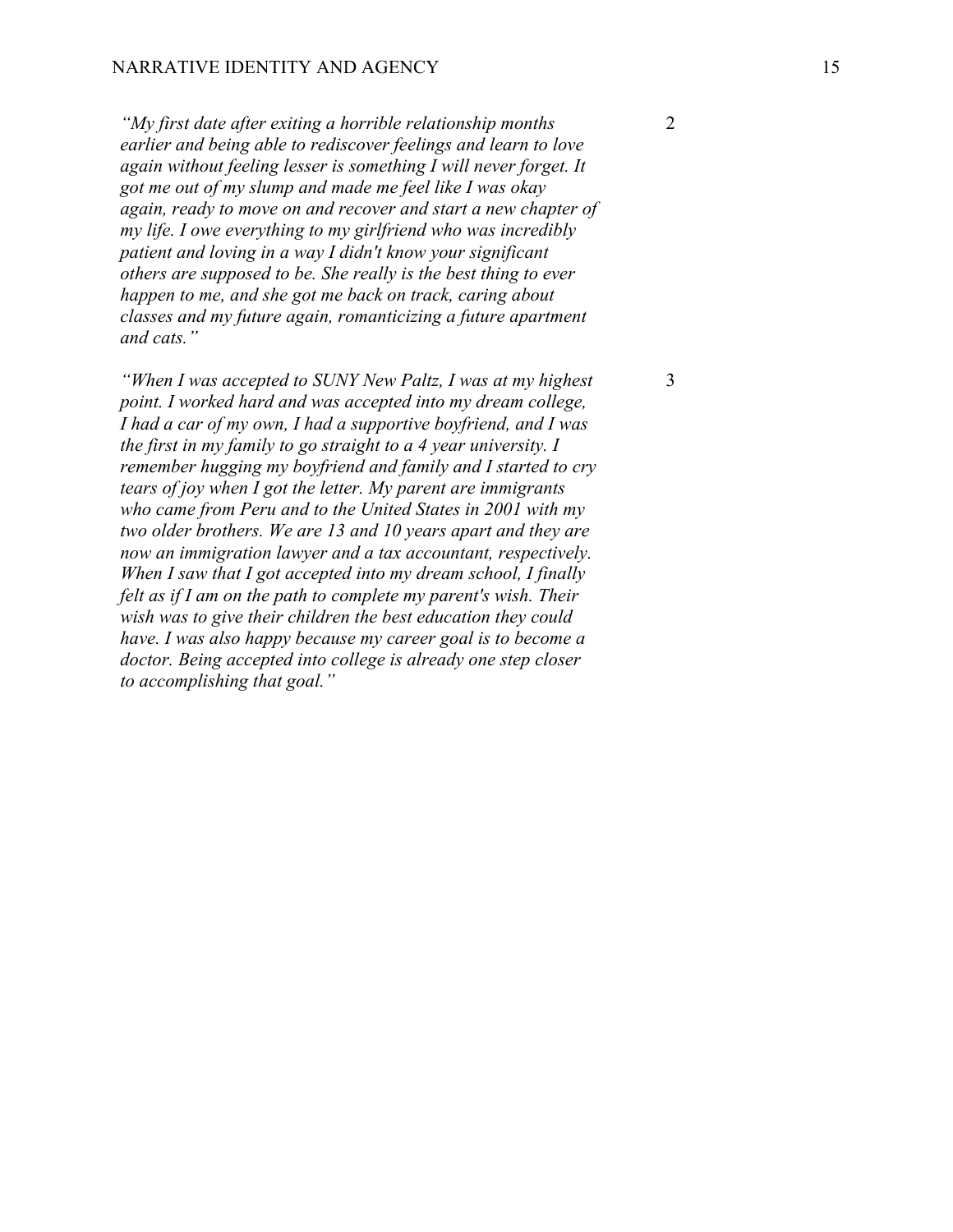*"When I was 11 years old, I was in the library and I couldn't read yet. We did not yet know that I have dyslexia and could not learn how to read without special instructions. Someone came up to me and asked me what kind of books I like to read, and I said I like to read short books. She came back with a stack of very short books and asked me which ones I liked the most, and after many back-and-forth's of me saying not this one not that one that one's closer but I still don't like it, I confess that I could not read. After that I realize that reading with something important that I need to learn how to do I will stop at nothing until I pick it out how to read and write. And I feel like that's why I am where I am today."*

Note: Table 1 provides examples from narratives obtained from participants who were asked to either describe a particularly negative or positive event in their life that were scored for the motivational theme of agency. Participant narratives were copied and pasted directly from the survey, with no grammatical or spelling errors changed/corrected.

# **Psychological Well-Being**

The Psychological Well-Being (PWB) scale is a self-report questionnaire comprised of 18 items measuring six dimensions of eudaimonic psychological well-being including autonomy, environmental mastery, personal growth, positive relations with others, purpose in life, and selfacceptance (Ryff & Keyes, 1995). Each subscale consists of three items. The 18-item PWB is the shortest of Ryff scales, chosen to minimize attrition. Participants were instructed to indicate how much they agree or disagree using a 7-point Likert scale from 1 (strongly agree) to 7 (strongly disagree). The sum of each of the six subscales were calculated upon analysis, with negatively phrased items reversed coded prior to analysis. In the current sample, internal consistency calculated using Cronbach's alpha for the composite wellbeing score was .79.

4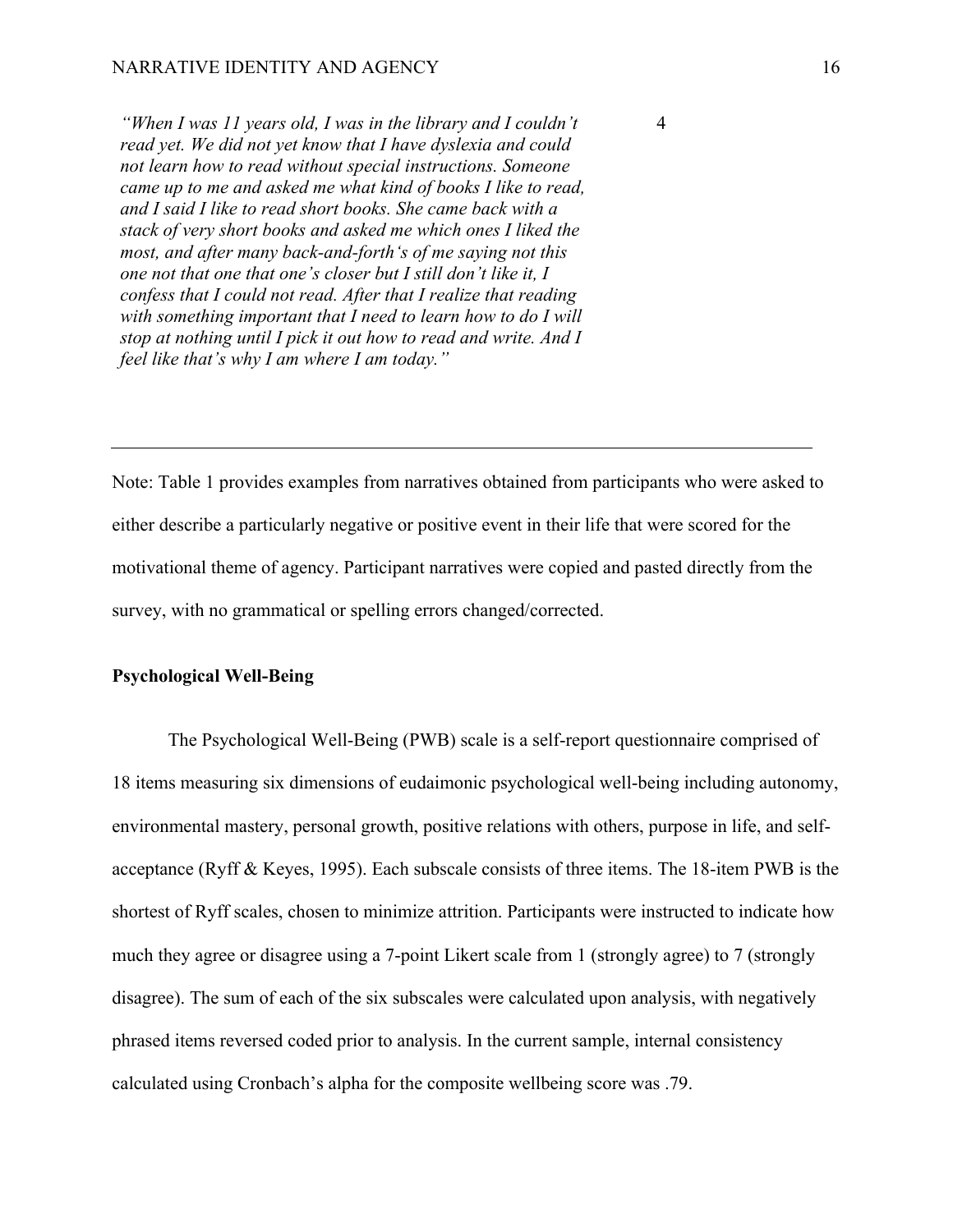#### **Positive and Negative Affect Schedule-Short Form**

The Positive and Negative Affect Schedule-Short Form is a self-report questionnaire consisting of two 10-item mood scales (Watson and Clark, 1988). The two mood scales comprise positive (i.e., proud, determined, inspired) and negative items (i.e., hostile, irritable, jittery). Participants were asked to read each item and gauge to what extent they felt that emotion at present, using a 5-point Likert scale from 1 (very slightly or not at all) to 5 (Extremely). Positive Affect items were added, ranging from 10-50 where higher scores represent higher levels of positive mood. Negative Affect scores were added, ranging from 10-50 where lower scores represent lower levels of negative affect. In the current sample, internal consistency calculated using Cronbach's alpha for positive affect was .92 and negative affect was .89.

#### **Results**

#### **Descriptive and Preliminary Analyses**

The independent means t-test indicated the highpoint condition had significantly higher  $(M = 2.2, SD = 0.93)$  scores on agency than the lowpoint condition  $(M = 1.54, SD = 1.30)$ ,  $t(164)$  $=$  -3.66,  $p \le 0.05$ . Cohen's  $d = 0.57$ , indicated a medium effect size. Figure 1 demonstrates the mean differences in agency between highpoint and lowpoint conditions.

#### **Figure 1**

*Mean of Agency by Condition*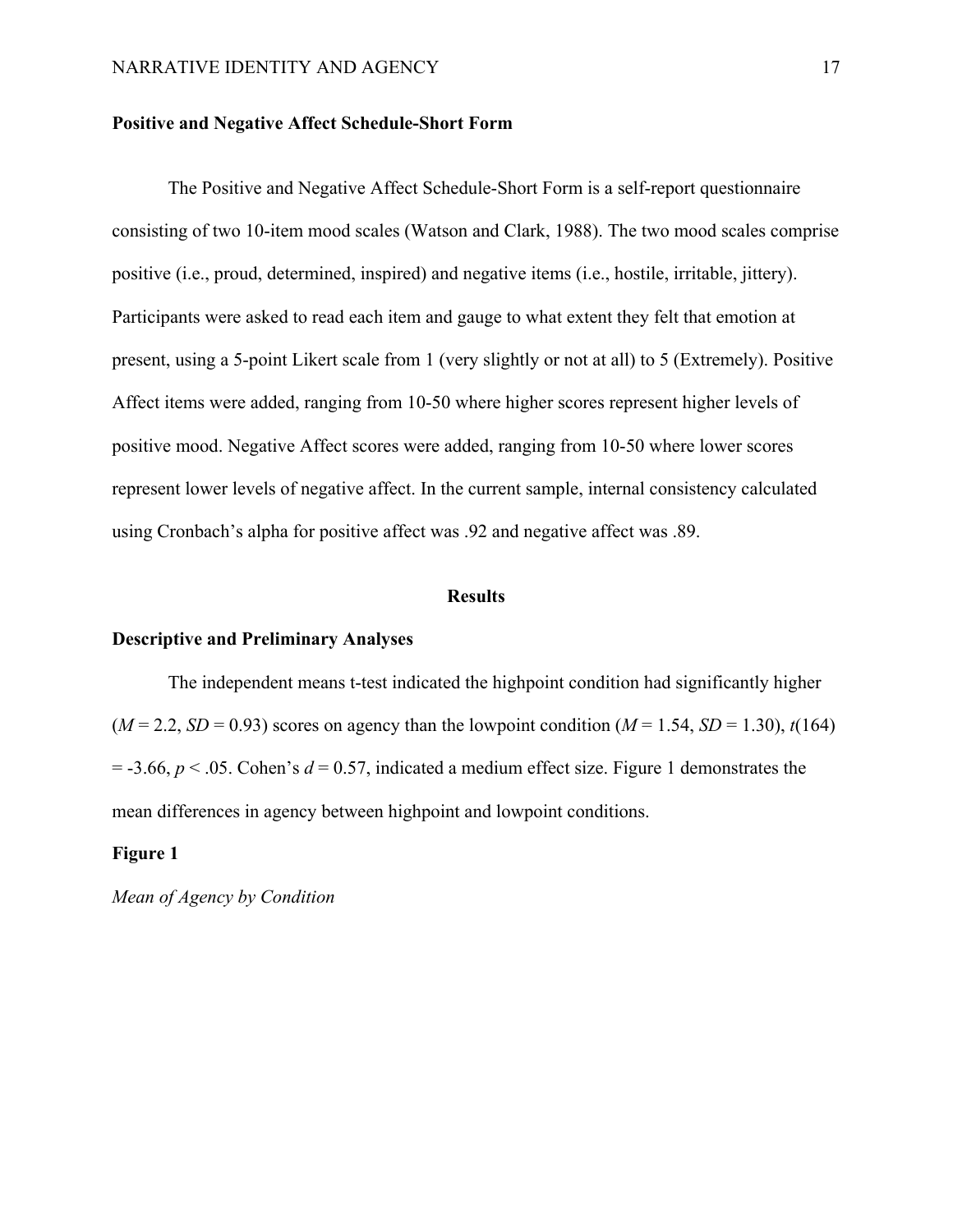

#### **Highpoint, Lowpoint, Control, and Affect**

The one-way ANOVA revealed positive affect  $(F(2,272) = 10.941, p < .001)$  and negative affect  $(F(2,274) = 4.036, p = .019)$  significantly differed as a function of condition. The Tukey post-hoc test revealed positive affect scores were significantly lower in the lowpoint condition ( $M = 32.3$ ,  $SD = 8.76$ ,  $p < .001$ ) and the control condition ( $M = 34.93$ ,  $SD = 9.22$ ,  $p =$ .007) compared to the highpoint condition (*M* = 39.21, *SD =* 10.52). Negative affect scores were significantly higher in the lowpoint condition ( $M = 31.8$ ,  $SD = 8.35$ ,  $p = .017$ ) compared to the highpoint condition (*M* = 28.1, *SD* = 8.73). No other post-hoc contrasts, including demographics between groups were statistically significant.

# **Affect and Agency**

A significant positive correlation was observed between positive affect and agency  $(r(161) = .299, p < .001$ , two-tailed) and a significant negative correlation was observed between negative affect and agency  $(r(162) = -.174, p = .027,$  two-tailed) and negative affect and positive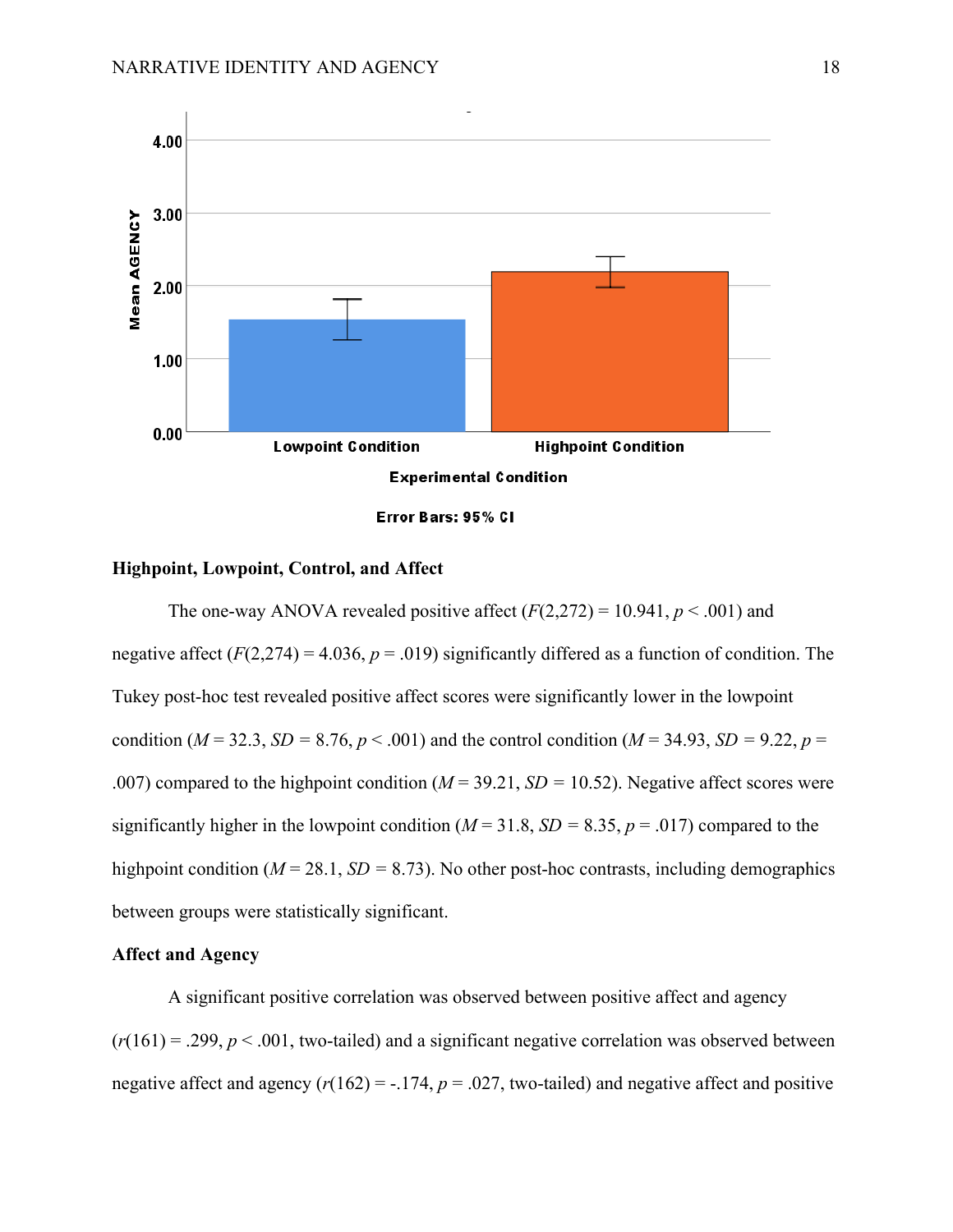affect  $(r(276) = -.149, p = .013$ , two-tailed). The Pearson correlation that was computed between agency, positive affect, and negative affect is provided in Table 2.

# **Table 2**

*Pearson Correlations Among Agency and Affect*

|             |          |          | 3 |
|-------------|----------|----------|---|
| 1. Agency   |          |          |   |
| 2.Positive  | $.299**$ |          |   |
| Affect      |          |          |   |
| 3. Negative | $-.174*$ | $-.149*$ |   |
| Affect      |          |          |   |
|             |          |          |   |

\*\*. significant at the 0.01 level; \*. significant at the 0.05 level

# **Psychological Well-Being and Agency**

Statistically significant, weak, positive correlations were observed between agency and three well-being subscales: environmental mastery  $(r(158) = .198, p = .013$ , two-tailed), positive relations ( $r(157) = .166$ ,  $p = .037$ , two-tailed), and self-acceptance ( $r(158) = .158$ ,  $p = .048$ , twotailed). Correlations of agency and all other well-being subscales were not significant. Table 3 shows the Pearson correlation computed between agency and the six subscales of the Psychological Well-Being (PWB) measure.

## **Table 3**

*Pearson Correlations Among Agency and Well-Being* 

| 1.Agency                    |         |          |          |  |  |
|-----------------------------|---------|----------|----------|--|--|
| 2.Autonomy                  | .129    |          |          |  |  |
| 3. Environ                  | $.198*$ | $.274**$ |          |  |  |
| Mastery<br>4.Pers<br>Growth | .128    | $.142*$  | $.274**$ |  |  |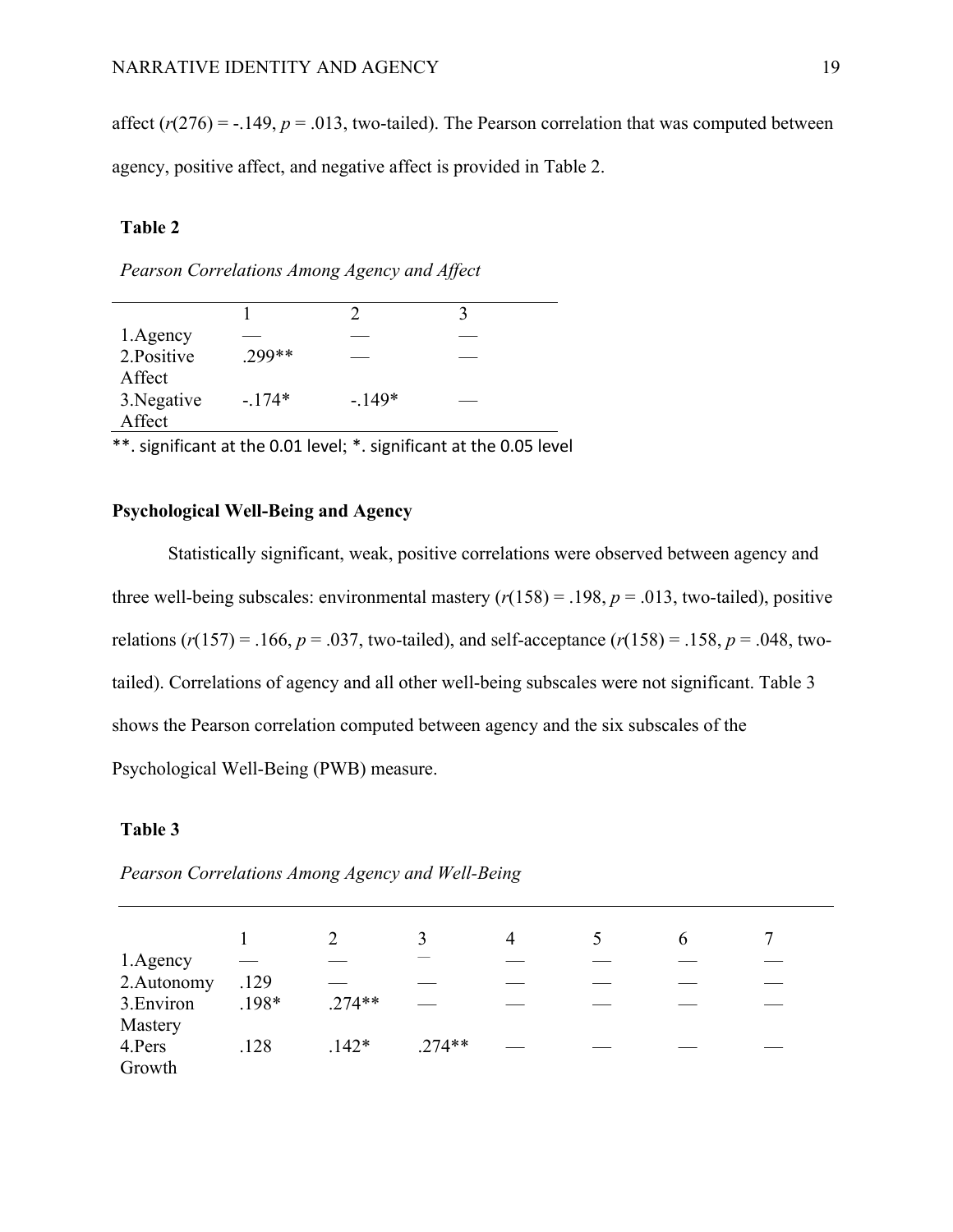## NARRATIVE IDENTITY AND AGENCY 20

| 5. Positive | $.166*$ | $134*$   | $.381**$ | $.250**$ |          |          |  |
|-------------|---------|----------|----------|----------|----------|----------|--|
| Relations   |         |          |          |          |          |          |  |
| 6.Life      | .137    | .064     | $.204**$ | $.309**$ | $.267**$ |          |  |
| Purpose     |         |          |          |          |          |          |  |
| 7.Self-     | $.158*$ | $.276**$ | $.579**$ | $.417**$ | .445**   | $.313**$ |  |
| Accept      |         |          |          |          |          |          |  |

\*\*. significant at the 0.01 level; \*. significant at the 0.05 level

#### **Discussion**

The aims of the current study were three-fold. First, we aimed to examine if the type of story narrated influenced the levels of agentic features present in the text. Second, we investigated whether the type of story affected mood. Third, we explored if there were meaningful associations between agency and mood and agency and psychological wellbeing.

#### **Agency and Positive Memories**

Regarding the first aim, our hypothesis was supported in that agency scores were significantly higher in the highpoint condition compared to the lowpoint condition. As described in past research (McLean et al., 2020), motivational themes are fundamental components of human functioning and are greatly valued. Agency or the autonomy one seeks in life are considered positive and ideal states of being, as seen in the stories people have shared about their lives. McLean & Lilgendahl (2008) described narrating positive memories as an easier process compared to negative memories because the latter allows for a positive assimilation into the present self-identity. Negative recollections often challenge one's current self-identity, causing agency to therefore remain at lower levels. Data gathered from the present study supports these past findings. One possibility is that writing about positive memories allows the protagonist immediate power and control over his or her thoughts prompting a confidence not encountered when one recalls a negative experience, especially when that negative experience has not been mended or rectified.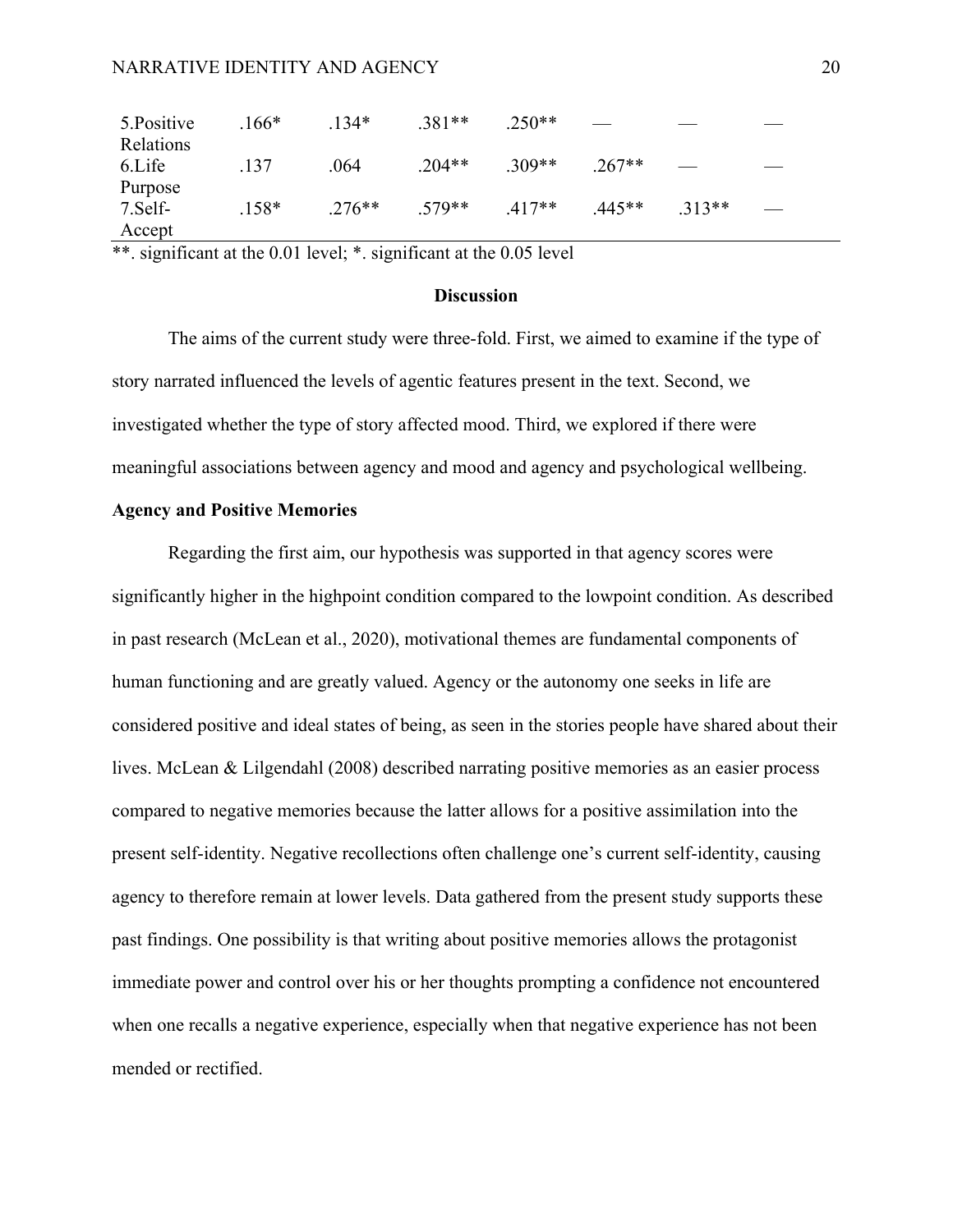# **Affect Across Condition**

Our second aim examined how affect differed across all three conditions. The first hypothesis was fully supported in that positive affect was significantly lower in lowpoint conditions and control conditions compared to the highpoint condition. Our second hypothesis was partially supported where negative affect scores were significantly higher in the lowpoint condition compared to the highpoint condition. However, negative affect scores were not significantly higher in the lowpoint condition compared to the control condition. Our findings support Pennebaker's (1997) explanation where single-session writing tasks similar to those in the present study often reflect immediate negative affect whereas multi-session expressive writing tasks allow individuals the time to interpret, process, and ultimately heal from those negative experiences. Narrative research is often related to psychotherapy processes (Pennebaker, 1997) in terms of the commonalities of identifying a problem and talking about the reasons and consequences behind said problem. Discussing positive, negative, or unemotional, otherwise trivial daily activities is a powerful therapeutic process.

#### **Associations Between Agency and Affect**

Affect has been shown to have a strong dispositional component as seen through the level of stability the PANAS scale reflects. In turn, the immediate mood one recalls may be a reflection of general affective levels (Watson et al., 1988). The final aim of our study was twofold. The first hypothesis was supported by the significant positive correlation between positive affect and agency. In other words, participants who scored high in agency were more likely to score high in positive affect. Inversely, participants who scored lower in agency reported higher negative affect. Negative affect and positive affect were also negatively correlated, albeit moderately, as shown in past research (Watson et al, 1988). Although past literature has not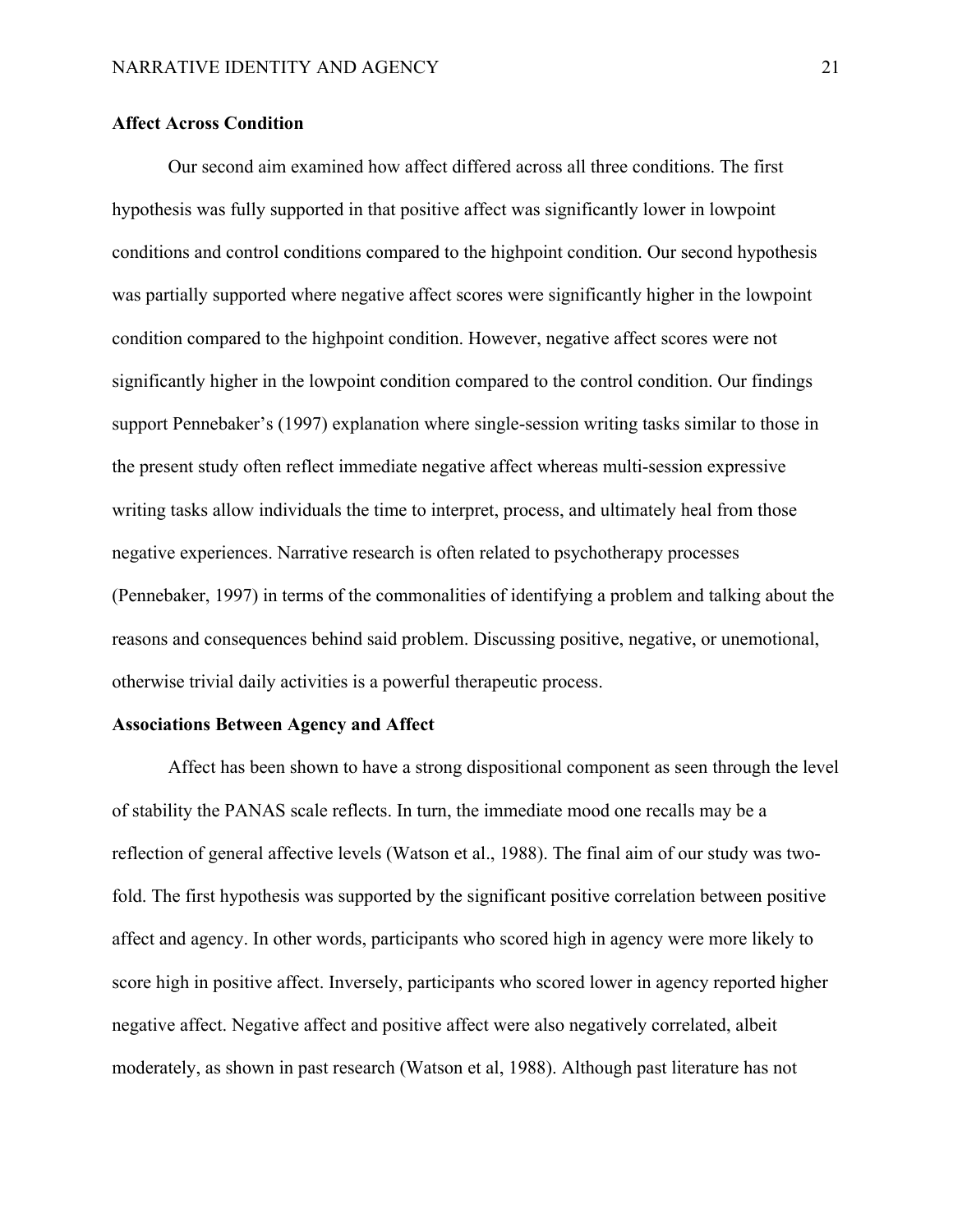addressed the direct association between agency and affect, studies have examined changes in affect throughout the course of psychotherapy (Adler, 2012) and affective changes between writing to distract or to express (Fink and Drake, 2016).

Adler (2012) found that agency was significantly associated with improvements in mental health over the course of a longitudinal study. Some participants wrote about their subjective mood states within their narratives as improving throughout the course of therapy. Although these authors did not objectively measure mood, we purpose that as participants improved in their mental health, their ability to influence their life circumstances increased, in turn, elevating positive mood. When participants first wrote their narratives before beginning psychotherapy, however, agency was notably lower than subsequent narratives. Individuals seeking therapy are often facing an agency threatening event, to some extent, diminishing the control one has over their life course. The act of therapy, with repeated writing tasks, allows individuals to experience a successful change or shift in thought processes, therefore, potentially increasing both agency and mood.

Fink and Drake (2016) examined changes in mood before and after a writing task. They found that writing to distract, after being told to think of the saddest event in their lives, immediately improved participant mood. While our present study did not account for the "write to distract" and "write to express" design, the author's findings informed our thinking. Because our writing task would be considered expressive, the increase in negative affect when agency was not present may be linked to unsuccessful regulatory attempts and/or increased rumination toward the negative experience in question. Those scoring low on agency are still powerless to external forces, and when discussing a negative event in life that has not been mended, negative affect increases. Nonetheless, the way in which an individual reacts to a narrative task, whether it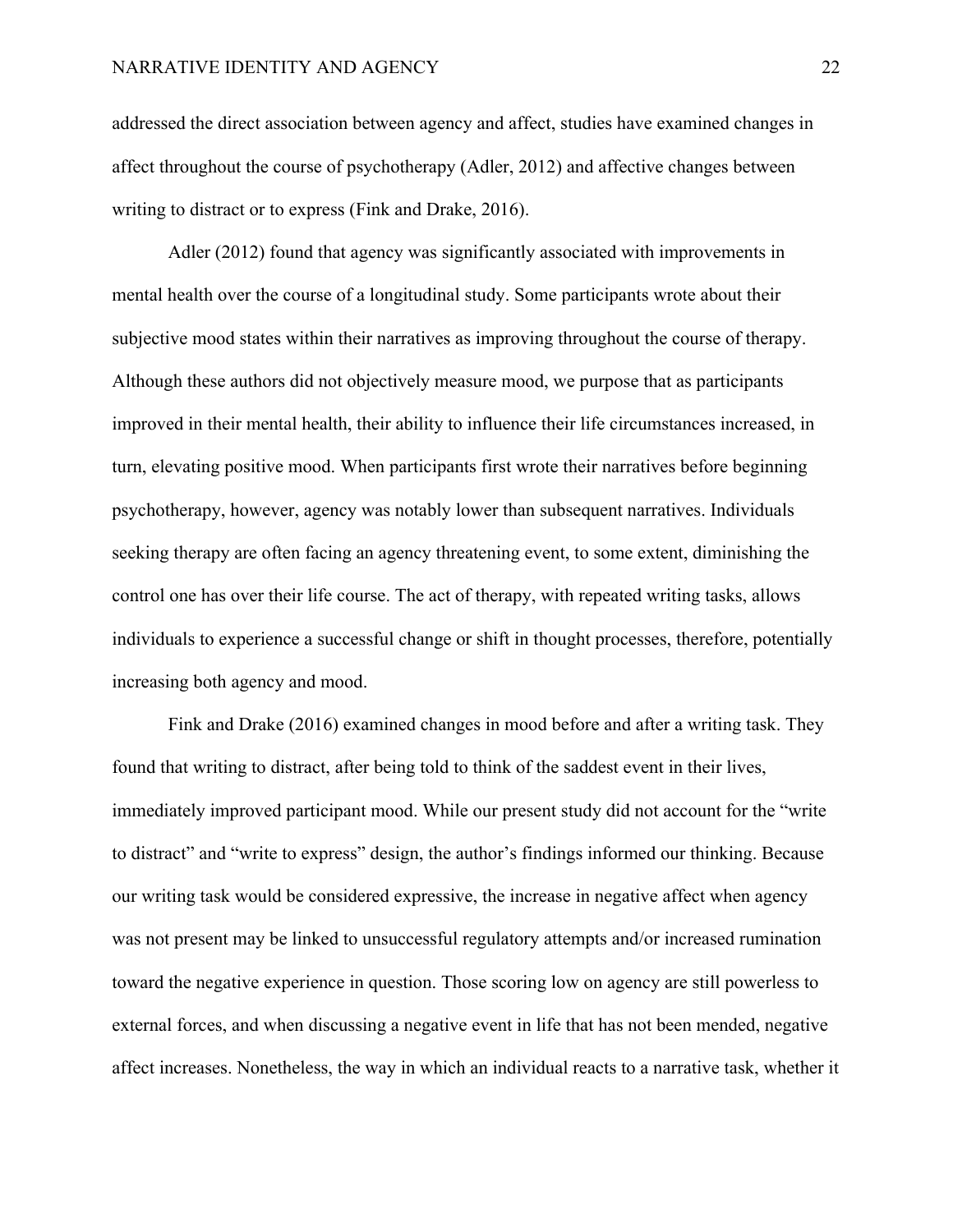be a positive or negative prompt, depends on the individual's mood regulation, attention, perception, and potentially more variables that have been undiscovered (Lischetzke and Eid, 2003).

#### **Association Between Agency and Psychological Wellbeing**

McLean et al. (2020) found motivational themes (i.e., agency and communion) to be highly indicative and predictive of psychological well-being. Adler et al. (2016) explain the incremental validity of motivational themes and agency having the strongest supporting evidence compared with other structural and thematic components of narratives.

Our final hypothesis was partially supported in that agency was significantly, albeit weakly, associated with self-acceptance and positive relations with others on the PWB scale. We did not find an association between agency and personal growth but did find a significant, weak association between agency and environmental mastery.

Self-acceptance was defined by Ryff (1989) as the positive assessment of oneself and one's past experiences. We posit that these protagonists had comprehensively processed the written experience and were more likely to have connected this event with their self-identity, accepting it for the positive or the negative consequence the experience embodied. Further, the correlation between positive relations with others and agency was replicated. Ryff (1989) explained that a high score of positive relations would indicate trusting and satisfying relationships with others. McLean and Lilgendahl (2008) found that sharing positive memories compared to negative memories in conversation was associated with the positive relations subscale. Our data shows that higher levels of agency was present in positive memories compared to negative memories, therefore, future investigation should explore why social functioning is associated with positive memories more so than negative. McLean and Lilgendahl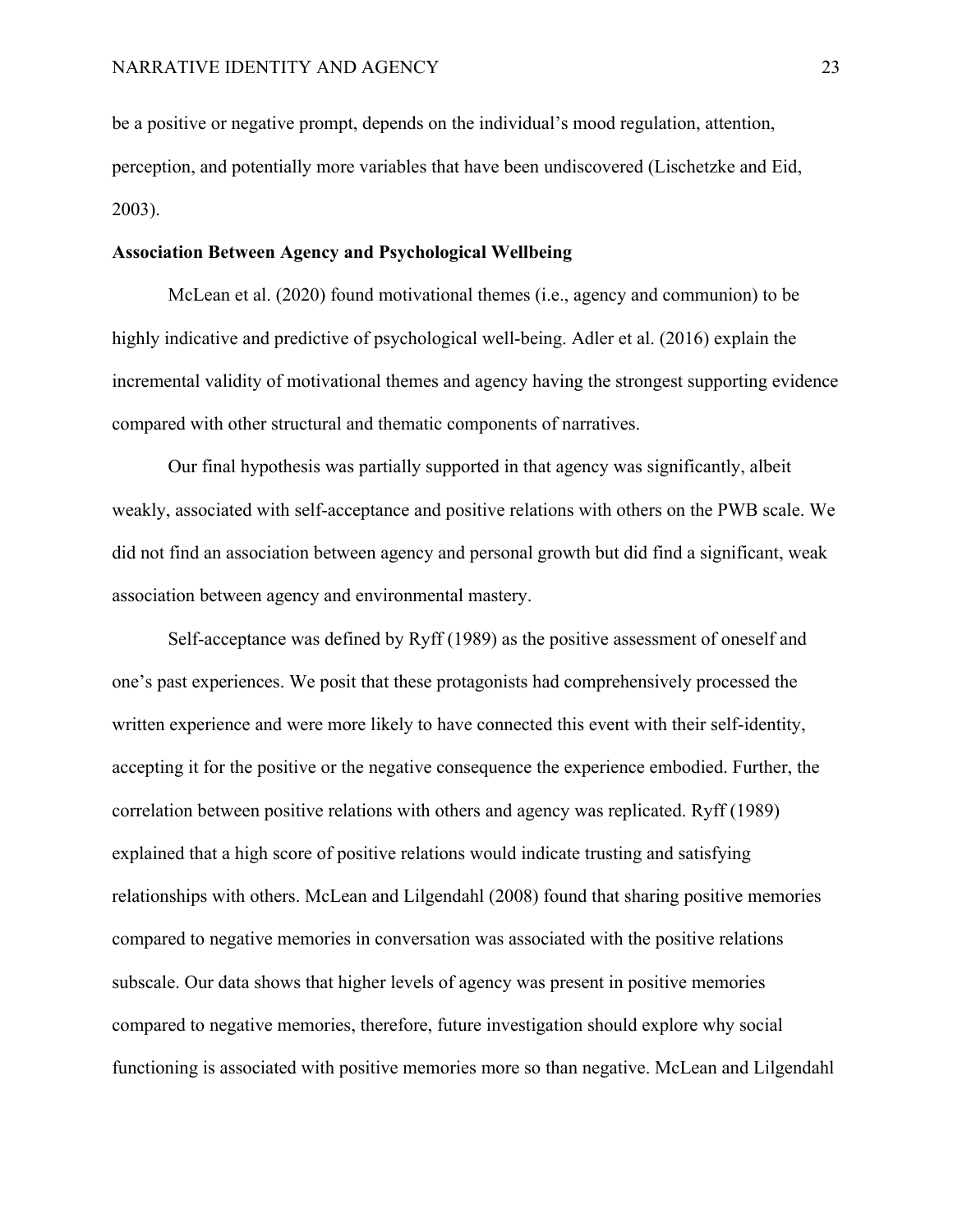(2008) found that the personal growth subscale was associated only with older adults, age 59-83 years old compared to younger, emerging adults. We found a similar finding in that our younger sample did not replicate finding. Lastly, environmental mastery is the ability to use physical or mental action to control or change life circumstance (Ryff, 1989), a definition that clearly mimics the fundamental component of agency: ability to take control over one's life (McAdams, 2002). These results suggest that the type of memory recalled has important implications for not only the self, but for relationships with others.

#### **Limitations and Conclusions**

The present study had several limitations. First, the sample consisted primarily of college-age, white, female participants, recruited from the State University of New York, New Paltz. The data may not be generalizable to underrepresented cultures and communities or middle aged or older adults. Further, the mood scale, the PANAS-SF, was only given to participants after they wrote their narrative. As this may not be a limitation, we propose that having participants answer this measure pre- and post- narration could prove useful when delineating the associations between mood and structural components of narratives. The present study sheds light on the evidence supporting narrative identity theory and the powerful data gained from narrative research. In terms of psychological functioning, our results suggest that the amount of agency found within a narrative depends on the type of story one is recalling. Further, agency was shown to be indicative of positive mood and certain features of well-being. How these benefits are sustained are beyond the scope of this study. Narrative processes, described above as similar to psychotherapy, has therefore maintained its known benefit to individuals. The data shown above was collected within a larger study, to be analyzed and discussed in our next manuscript. We plan to analyze the extent to which each narrative contains communion and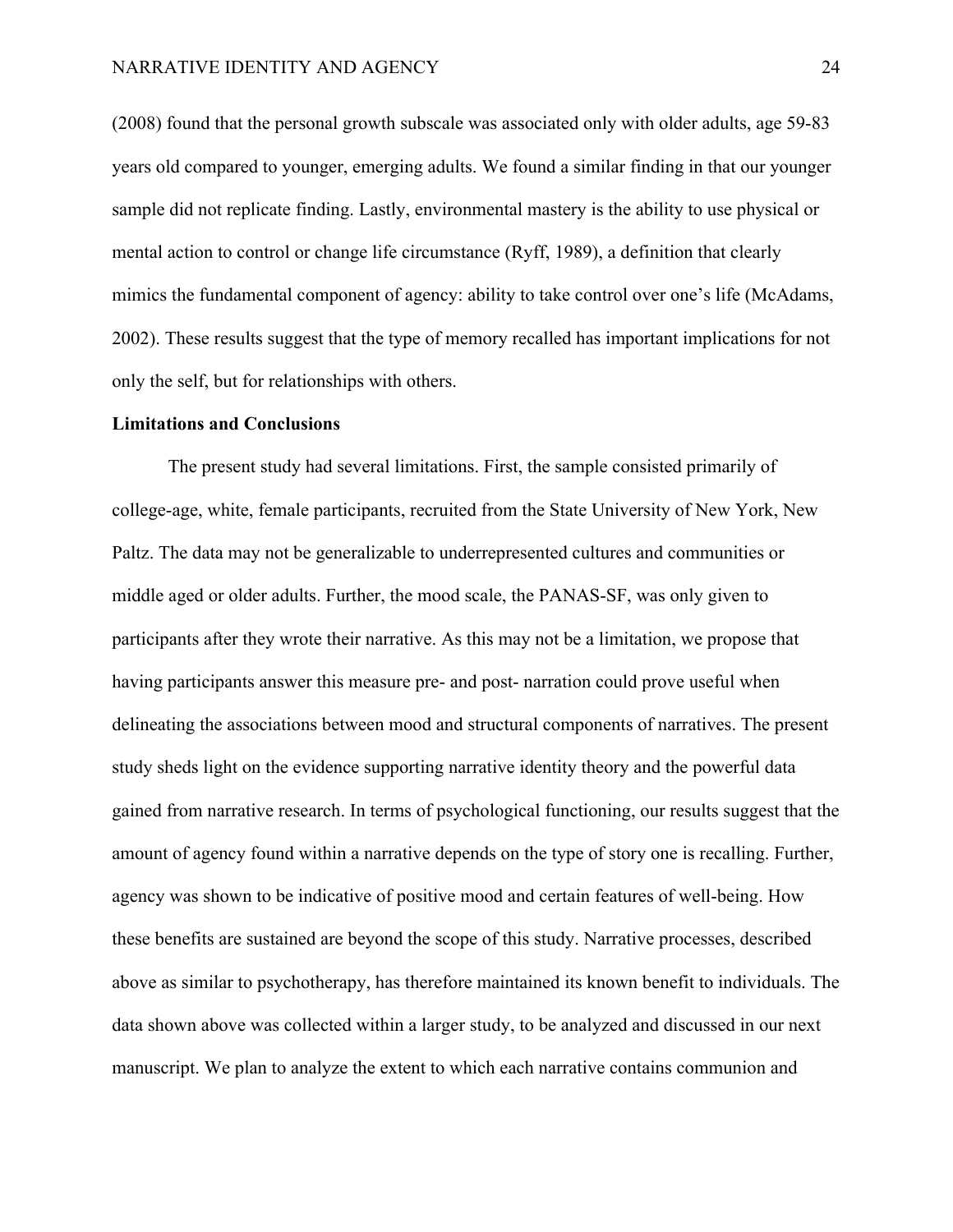share our findings from three additional measures: satisfaction with life, self-compassion, and personality.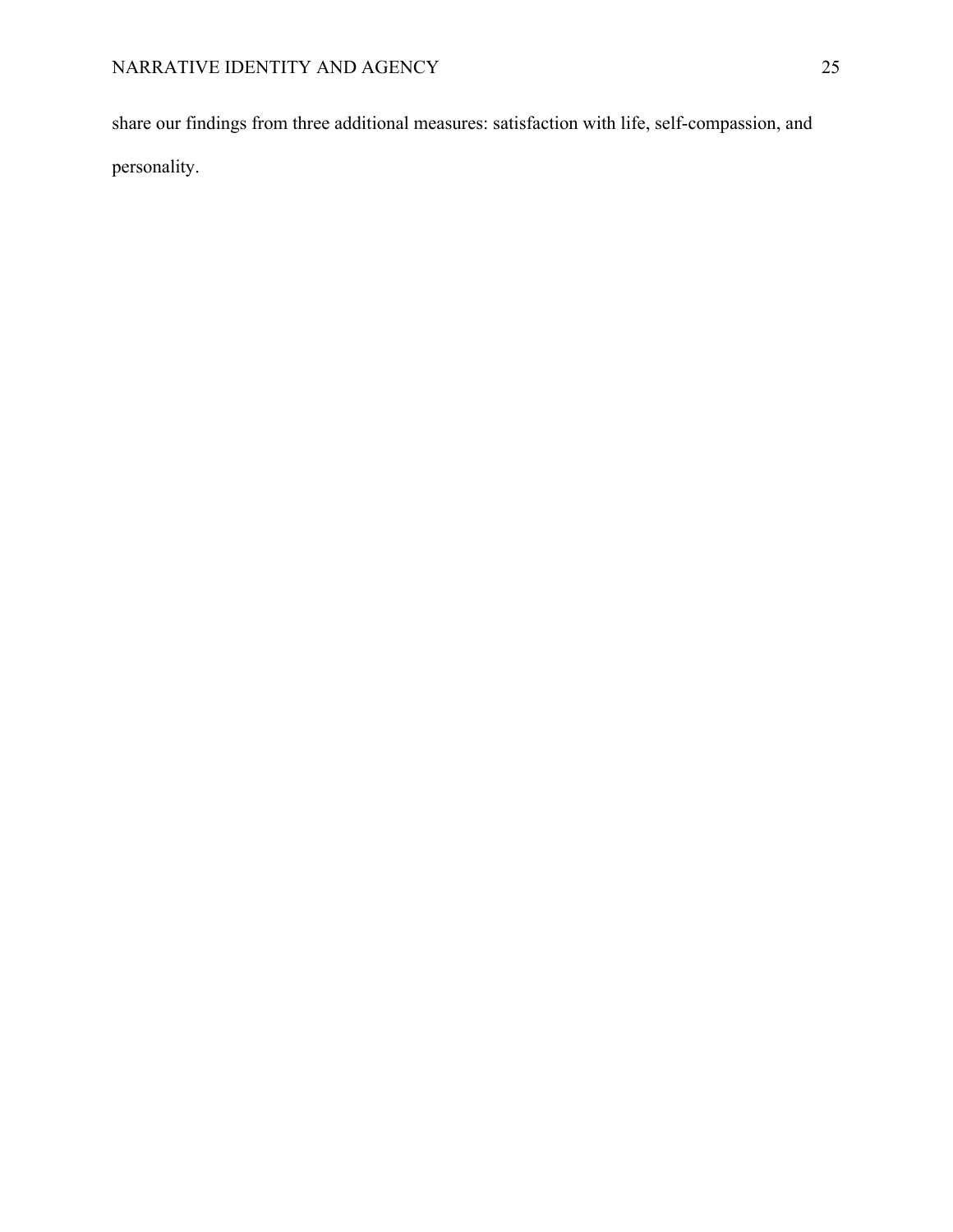## **References**

- Adler, J. (2012). Living Into the Story: Agency and Coherence in a Longitudinal Study of Narrative Identity Development and Mental Health Over the Course of Psychotherapy. *Journal of Personality and Social Psychology*, 102(2), 367–389. https://doi.org/10.1037/a0025289
- Adler, J., Lodi-Smith, J., Philippe, F., & Houle, I. (2016). The Incremental Validity of Narrative Identity in Predicting Well-Being: A Review of the Field and Recommendations for the Future. Personality and Social Psychology Review, 20(2), 142–175.

https://doi.org/10.1177/1088868315585068

Alea, N. (2018). Does the Life Story Interview Make Us Make Sense? Spontaneous and Cued Redemption and Contamination in Life Story Scenes. Imagination, Cognition and Personality, 37(3), 271–292. https://doi.org/10.1177/0276236617733837

Atkinson, R. (1998). The Life Story Interview. London: Sage.

- Banks, M., & Salmon, K. (2013). Reasoning about the self in positive and negative ways: Relationship to psychological functioning in young adulthood. Memory (Hove), 21(1), 10–26. https://doi.org/10.1080/09658211.2012.707213
- Bauer, P., Stark, E., Lukowski, A., Rademacher, J., Van Abbema, D., & Ackil, J. (2005). Working together to make sense of the past: Mothers' and children's use of internal states language in conversations about traumatic and nontraumatic events. Journal of Cognition and Development, 6, 463 – 488. doi: 10.1207/s15327647jcd0604\_2
- Brewin, C. R., & Lennard, H. (1999). Effects of mode of writing on emotional narratives. Journal of Traumatic Stress, 12(2), 355–361.

Brown, K., & Ryan, R. (2003). The Benefits of Being Present: Mindfulness and Its Role in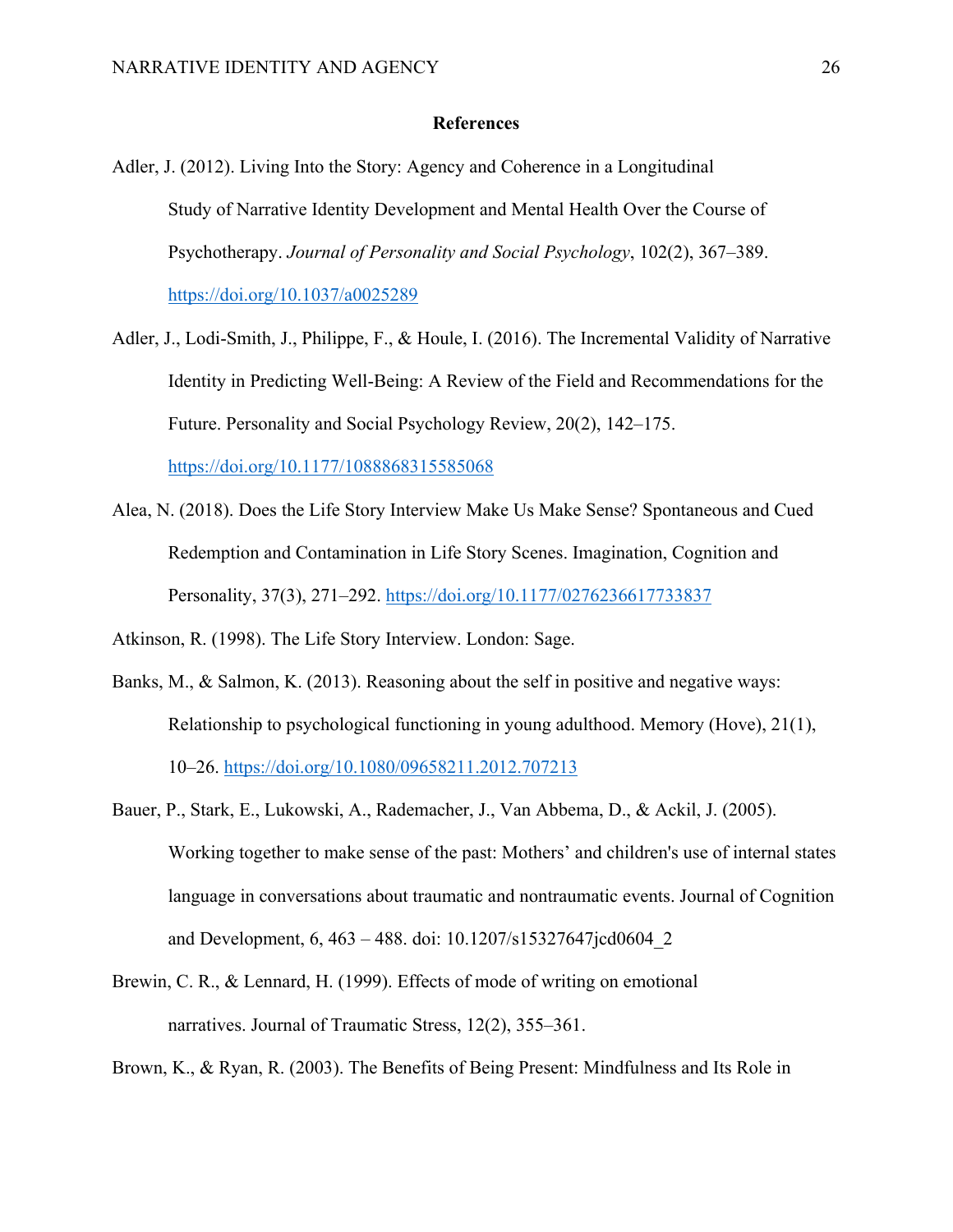Psychological Well-Being. Journal of Personality and Social Psychology, 84(4), 822– 848. https://doi.org/10.1037/0022-3514.84.4.822

- Bruce, A., Beuthin, R., Sheilds, L., Molzahn, A., & Schick-Makaroff, K. (2016). Narrative Research Evolving: Evolving Through Narrative Research. *International Journal of Qualitative Methods*. https://doi.org/10.1177/1609406916659292
- Butina, M. (2015). A Narrative Approach to Qualitative Inquiry. *Clinical Laboratory Science,*  28(3), 190-196. http://hwmaint.clsjournal.ascls.org/.
- Creswell, J. & Poth, C. (2017). *Qualitative Inquiry & Research Design: Choosing Among Five Approaches* (4<sup>th</sup> ed.). Sage.
- Fink, L. and Drake, E. (2016). *Mood and Flow: Comparing the benefits of Narrative Versus Poetry Writing,* https://journals.sagepub.com/doi/abs/10.1177/0276237416636368.
- Finlay, L. (2013). Journeying into qualitative research worlds. *The Humanistic Psychologist*, 41(1), 75–86. https://doi-

org.libdatabase.newpaltz.edu/10.1080/08873267.2012.724265

- Fuentes, A., Kahn, J., & Lannin, D. (2018). Emotional disclosure and emotion change during an expressive-writing task: Do pronouns matter? Current Psychology (New Brunswick, N.J.), 1–8. https://doi.org/10.1007/s12144-018-0094-2
- Gosling, S. D., Rentfrow, P. J., & Swann, W. B., Jr. (2003). A Very Brief Measure of the Big Five Personality Domains. *Journal of Research in Personality*, 37, 504-528.
- Lischetzke, T., & Eid, M. (2003). Is Attention to Feelings Beneficial or Detrimental to Affective Well-Being?: Mood Regulation as a Moderator Variable. Emotion (Washington, D.C.), 3(4), 361–377. https://doi.org/10.1037/1528-3542.3.4.361

McAdams, D. P. (1985). The "imago": A key narrative component of identity. *Review of*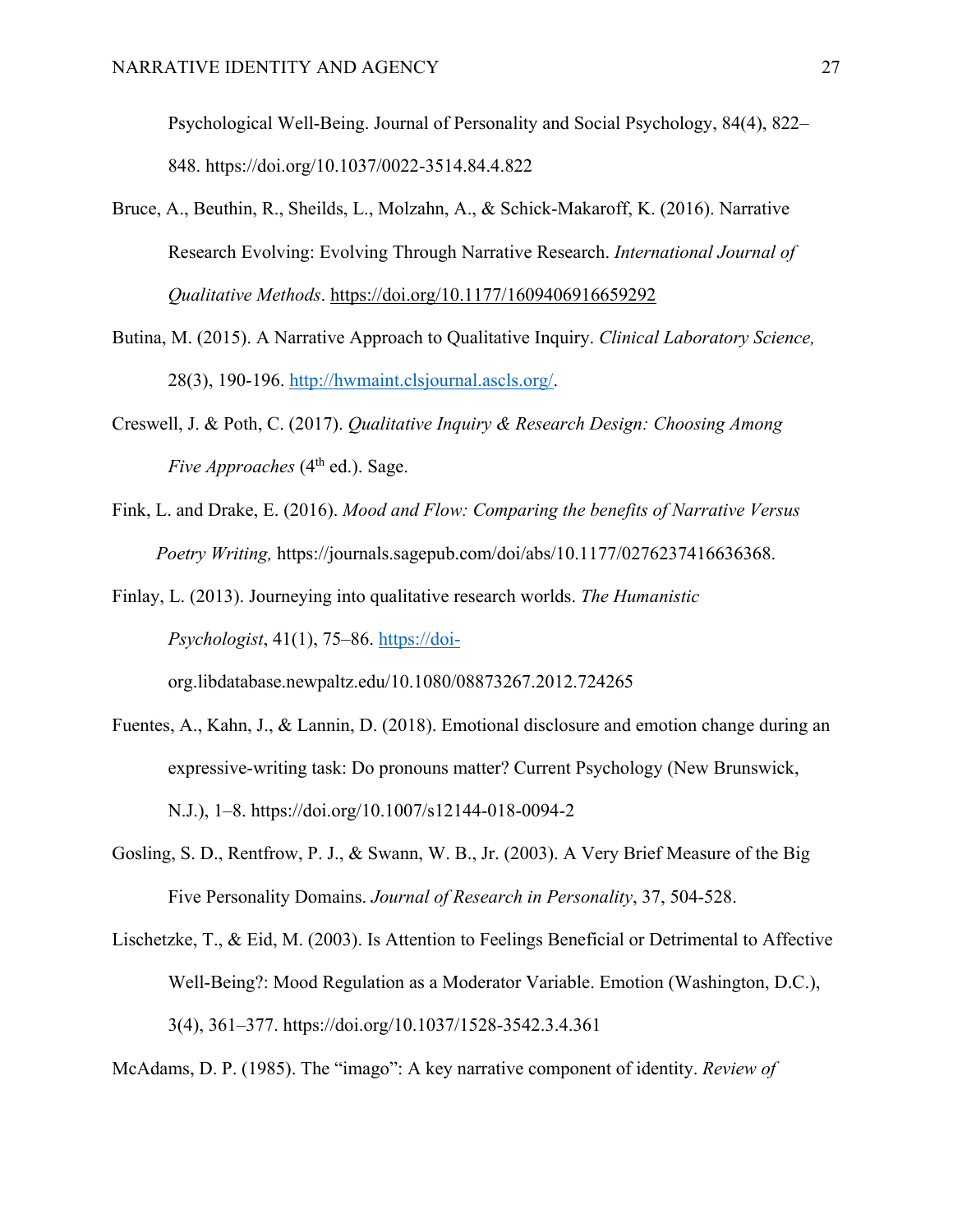*personality and social psychology,* (6), 114-141. Sage.

- McAdams, D.P. (2002). *Coding system for agency and communion*. Unpublished: Northwestern University. Accessible at: http://www.sesp.northwestern.edu/foley/instruments/agency/
- McAdams, D. P. (2008). The Life Story Interview. Retrieved October 15, 2020, from https://www.sesp.northwestern.edu/foley/instruments/interview/.
- McAdams, D., Anyidoho, N., Brown, C., Huang, Y., Kaplan, B., & Machado, M. (2004). Traits and Stories: Links Between Dispositional and Narrative Features of Personality. Journal of Personality, 72(4), 761–784. https://doi.org/10.1111/j.0022-3506.2004.00279.x
- McAdams, D. & McLean, K. (2013). Narrative Identity. *Current Directions in Psychological Science: A Journal of the American Psychological Society*, 22(3), 233– 238. https://doi.org/10.1177/0963721413475622
- McLean, K., & Lilgendahl, J. (2008). Why Recall Our Highs and Lows: Relations Between Memory Functions, Age, and Well-Being. Memory (Hove), 16(7), 751–762. https://doi.org/10.1080/09658210802215385
- McLean, K., Syed, M., Pasupathi, M., Adler, J., Dunlop, W., Drustrup, D., Fivush, R., Graci, M., Lilgendahl, J., Lodi-Smith, J., McAdams, D., and McCoy, T. (2020). The Empirical Structure of Narrative Identity: The Initial Big Three. *Journal of Personality and Social Psychology*, 119(4), 920-944.
- Moore, S., Brody, L., & Dierberger, A. (2009). Mindfulness and experiential avoidance as predictors and outcomes of the narrative emotional disclosure task. Journal of Clinical Psychology, 65(9), 971–988. https://doi.org/10.1002/jclp.20600

Pennebaker, P. (1997). Writing about Emotional Experiences as a Therapeutic Process.